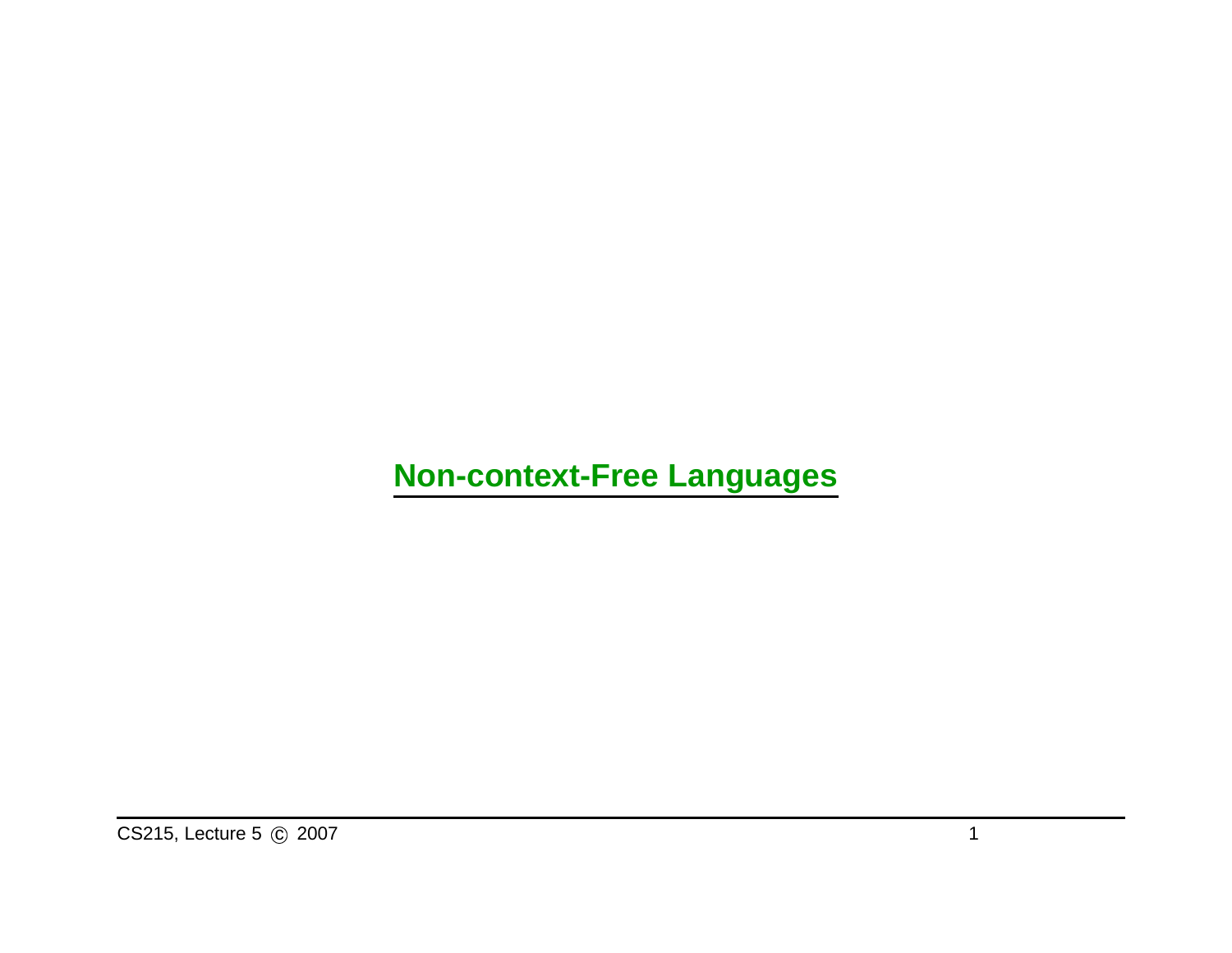## **The Pumping Lemma**

**Theorem.** (Pumping Lemma) Let L be context-free. There exists a positive integer  $p$  such that for every  $w\,\in\, L$  of length at least  $p, \ w$  is divided into five pieces,  $w=uvxyz$ , such that

- -for each  $i\geq 0$ ,  $uv^ixy^iz\in L,$
- $|vy| > 0$ , and
- $\| \cdot \|$ .

**Proof** Let  $L = L(G)$  for some CNF grammar  $G = (V, \Sigma, R, S)$ . Let  $m = ||V||$  and  $p = 2^m$ . Let  $w, |w| \ge p$ , be in  $L$  and  $T$  be a derivation tree for  $w$ .  $=$   $\parallel$   $V \parallel$  and  $p = 2^m$ . Let  $w$  r  $w$ .  $\vert w\vert\geq p,$  be in  $L$  and  $T$  be a derivation tree for  $w.$ 

For any subtree R of T, its non-leaf nodes are all variables and its leaves are symbols with unique parents and form a substring of  $w.$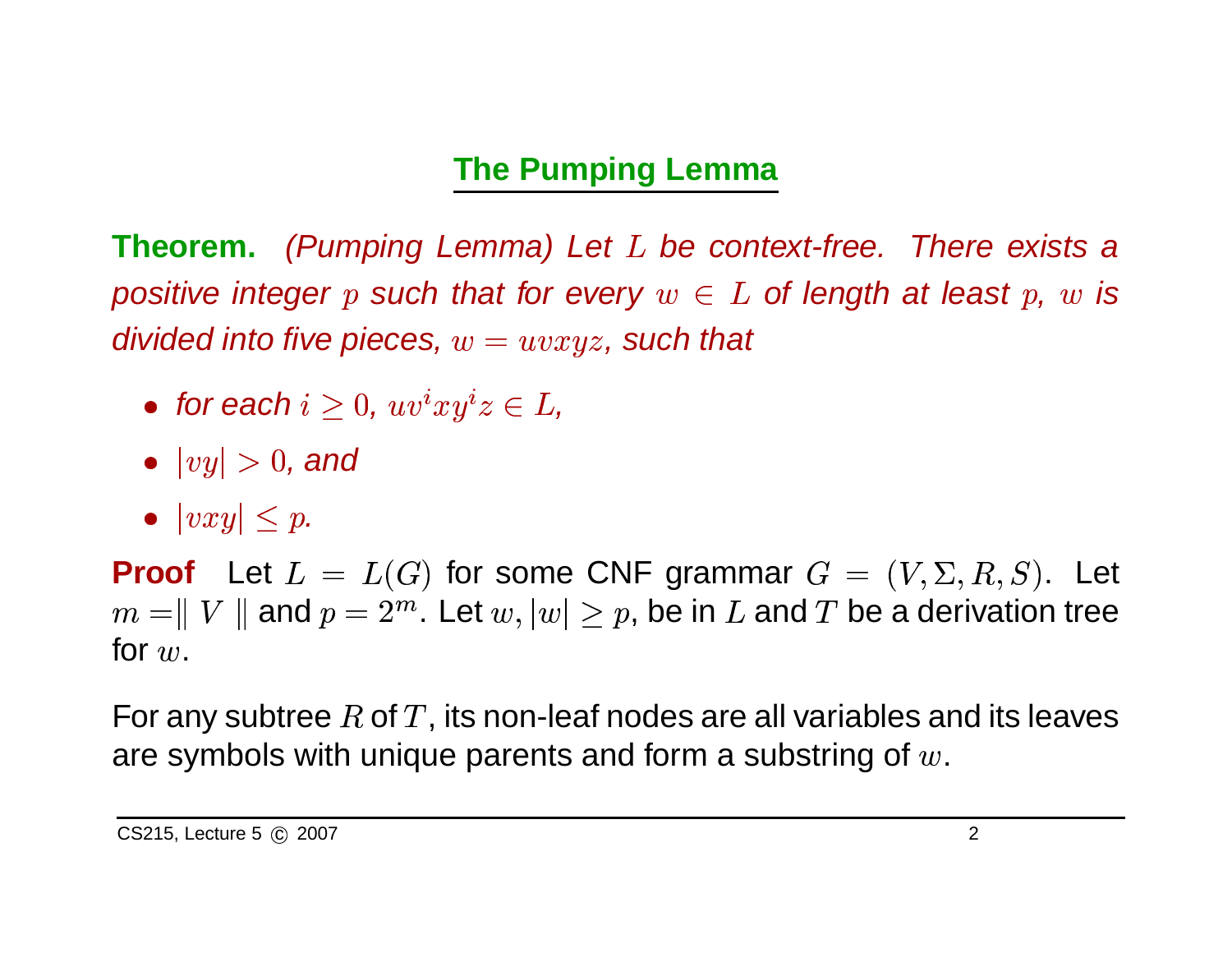**Claim.** In every subtree  $R$  of  $T$  with  $\sim$  m  $+1$  leaves there are two nodes  $\alpha$  and  $\beta$  that are labeled by the same variable and are on the same downward path from the root to <sup>a</sup> leaf.

**Proof of Claim** Let  $R$  be a subtree of  $T$  with  $\sim$   $\sim$   $\sim$  $+1$  leaves. Since the complete binary tree of depth  $m-1$  has m leaves,  $R$  has leaves,<br>. nodes<br>., the pa **a downward path of length**  $\geq m$ . The path has  $\geq m+1$  **nodes.** Since there are **only**  $m$  **variables,** by the pigeon hole principle, the path has **two nodes with the same label.**. A contract of the contract of the contract of  $\blacksquare$ 

consisting of nodes labeled by variables

<u>||||</u>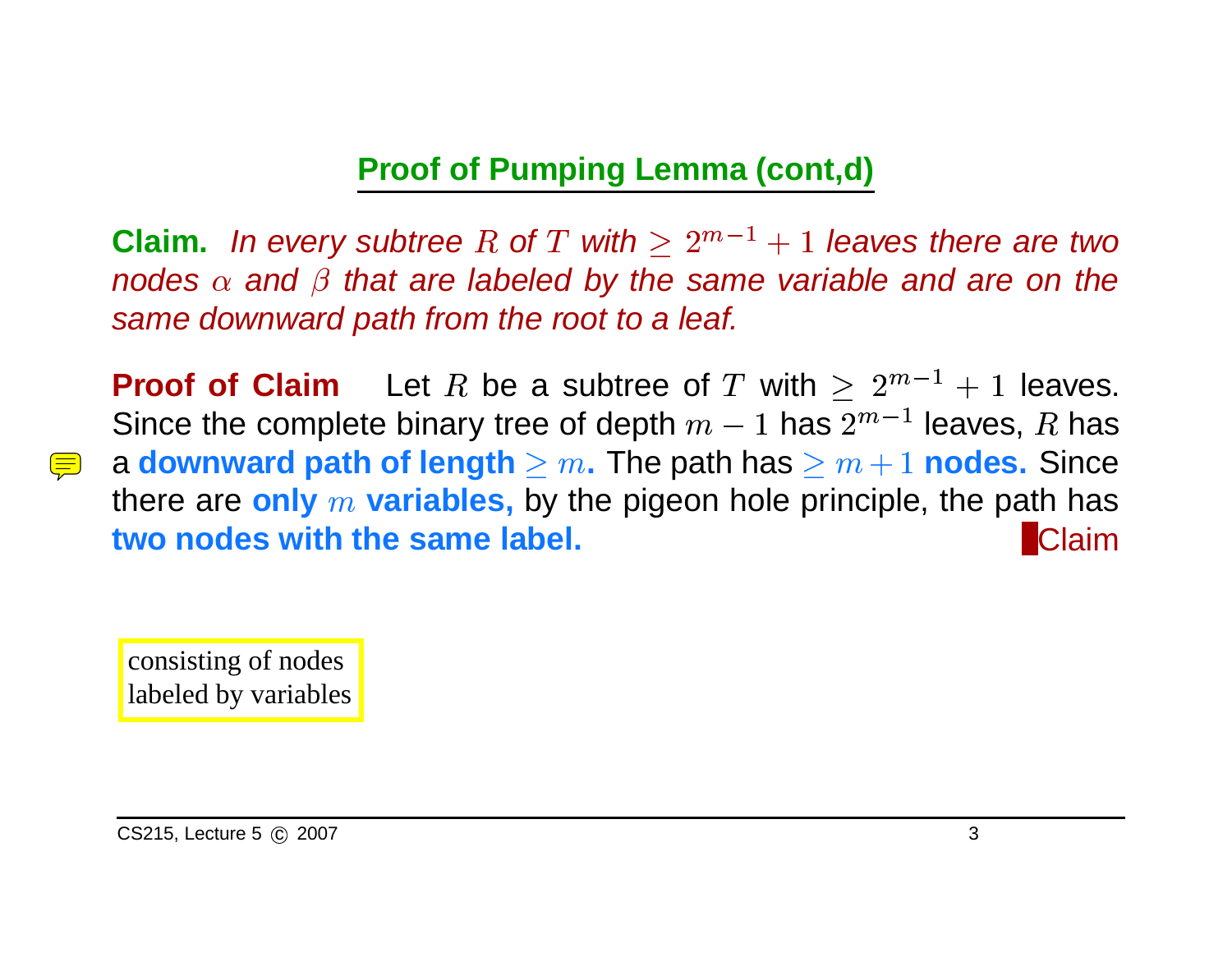By Claim there is a node in  $T$  whose label coincides with that of a descendant. Let  $\alpha$  be one such node that is the farthest from the **root.**

Here <code>neither</code> the left subtree nor the right subtree of  $\alpha$  has more **than** m **leaves**; otherwise, by claim we would find, in one of the same<br>es, a pair of nodes on a downward path labeled by the same<br>hich would contradict our assumption that  $\alpha$  is the farthest. two subtrees, <sup>a</sup> pair of nodes on <sup>a</sup> downward path labeled by the same variable, which would contradict our assumption that  $\alpha$  is the farthest.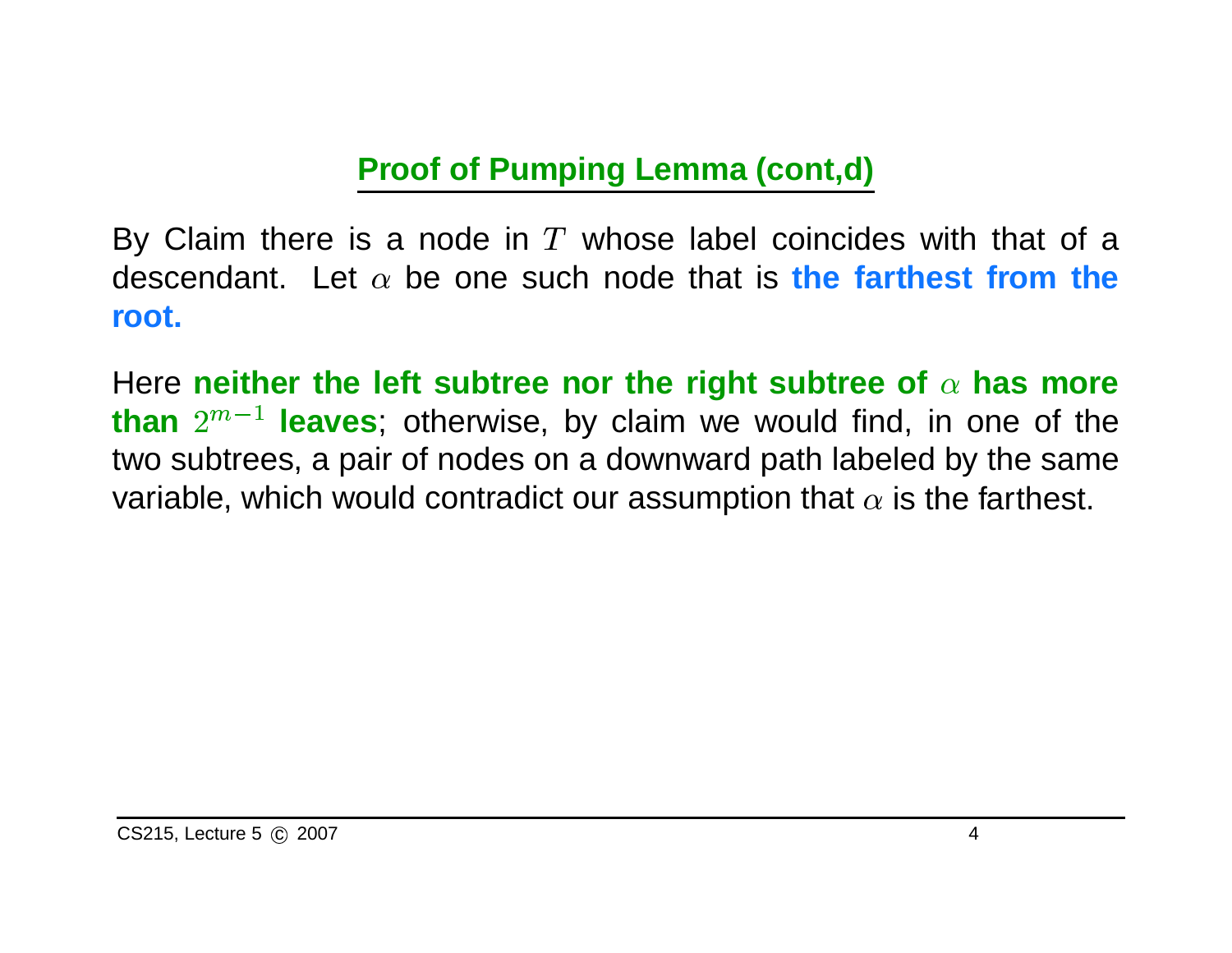Let  $\beta$  be the descendant of  $\alpha$  with the same label as . Replacing  $\alpha$  by as well as repeatedly  $\beta$  by  $\alpha$  produces a valid derivation tree.

Let  $x$  be the substring of  $\beta,$   $r=vxy$  the substring of  $\alpha,$  with  $v$  and  $y$  to the left and to the right of  $r,$  respectively. the left and to the right of  $x,$  respectively, and  $w = urz$  with  $u$  and  $z$  to

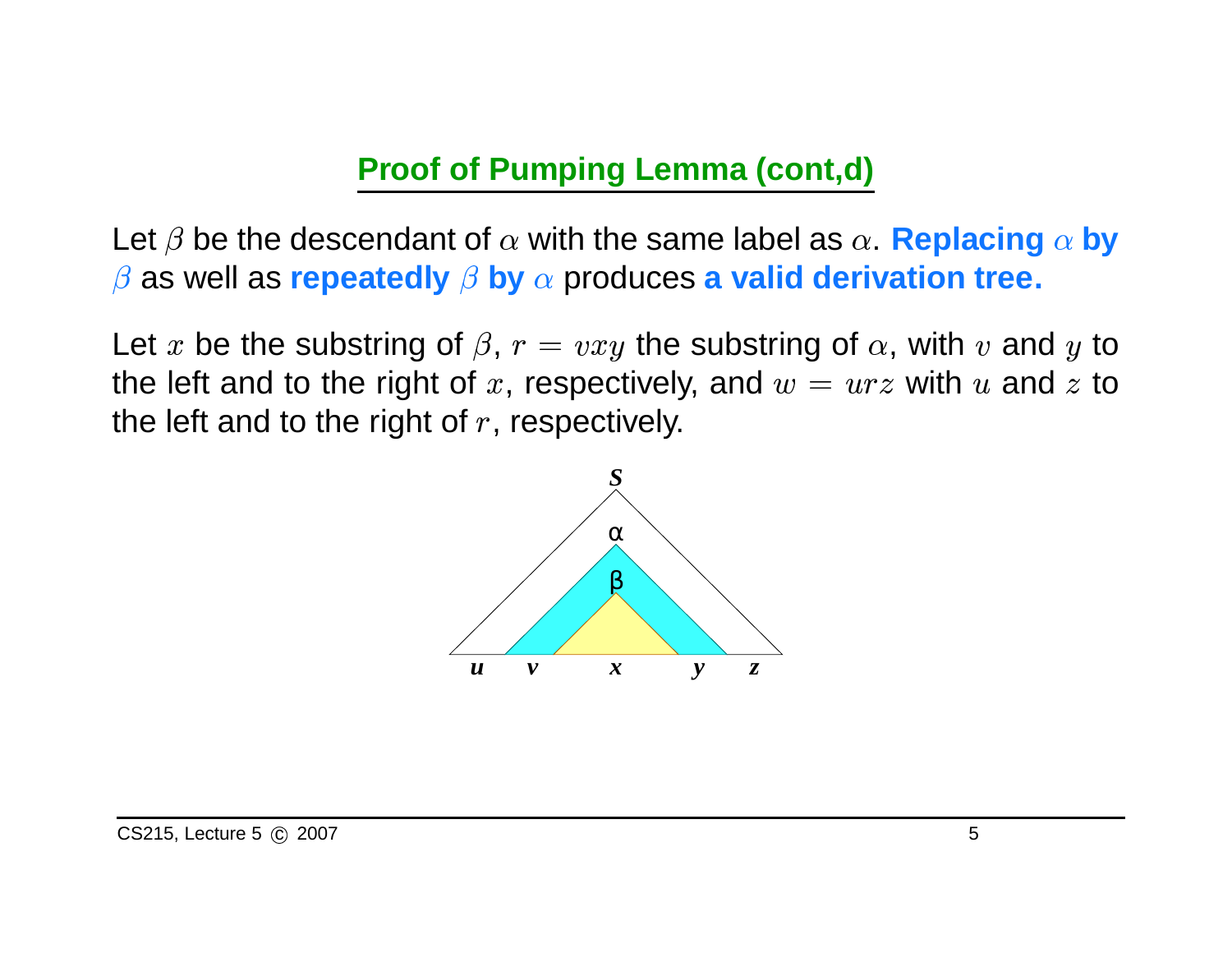Then replacing  $\alpha$  by  $\beta$  corresponds to eliminating  $v$  and  $y$  and replacing by  $\alpha$  corresponds to inserting a  $v$  before  $x$  and a  $y$  after . So, for every  $i\geq 0,\,uv^i$  $\sim$  T .



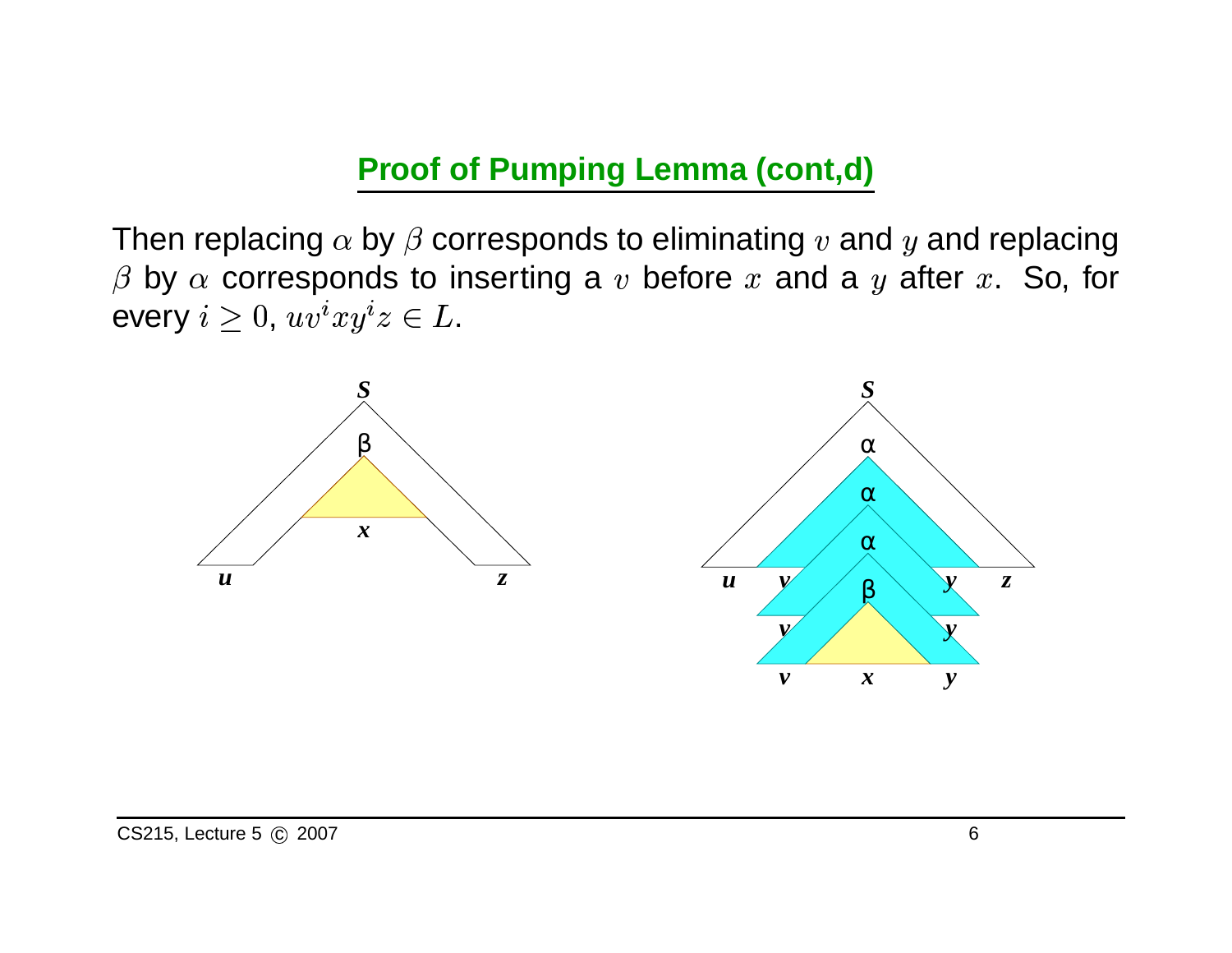Since  $G$  does not have  $\epsilon$  rules either  $v$  or  $y$  is nonempty, so  $|vy| > 0$ . Since both left and right subtrees of  $\alpha$  have at most  $2^m$ leaves,  $\alpha$ <br>a. has at most  $2^m$  leaves, thus  $|vxy| \leq p.$  This proves the lemma.<br>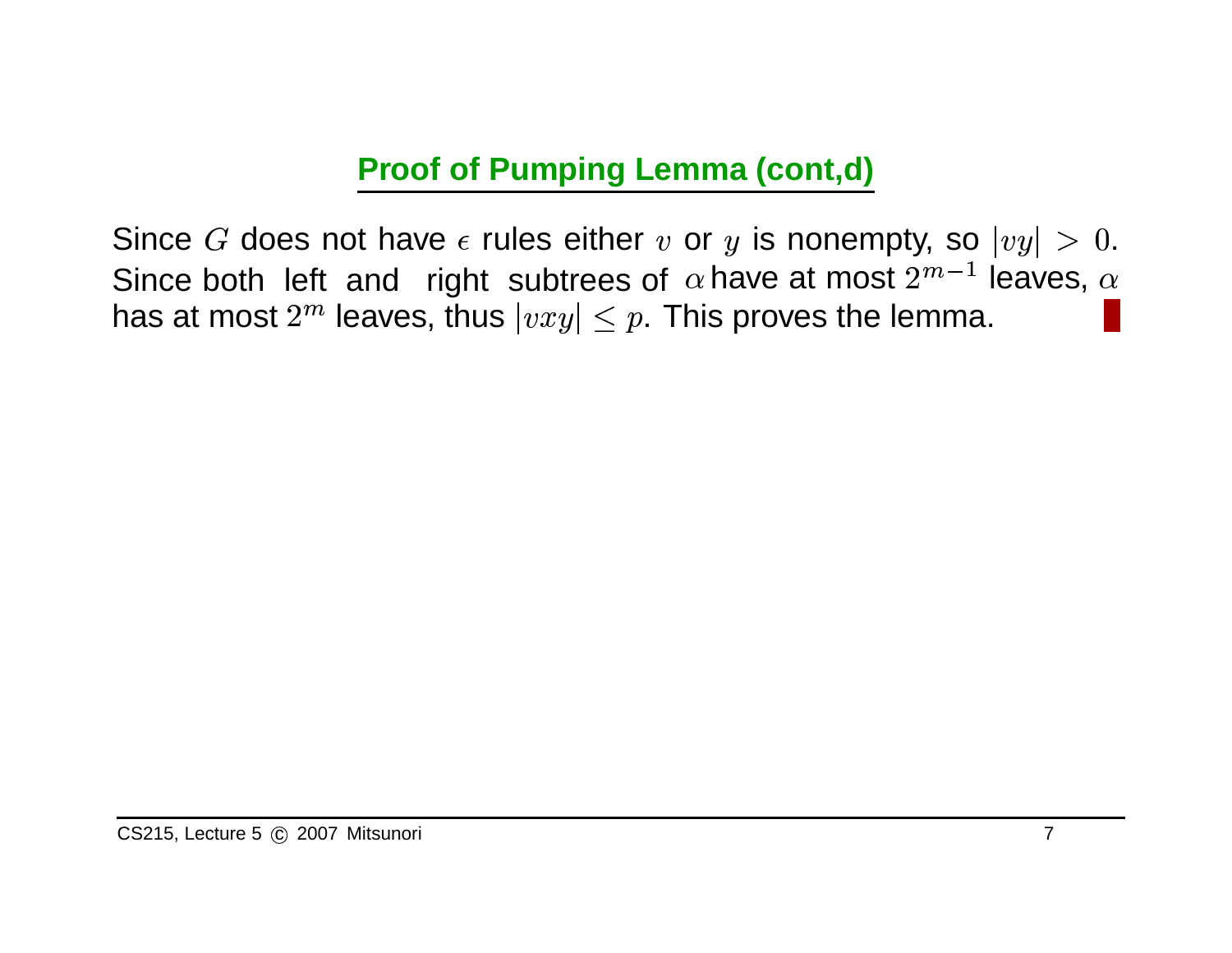## **Example 1**

 $\lambda = \{0^n1^n2^n \mid n \geq 0\}$  is not context free.

**Proof** Assume, to the contrary, that  $A$  is context free. By Pumping Lemma there exists a constant  $p$  such that every  $w \in A$  of length  $\geq p$ is divided into  $w=uvxyz$  such that  $|vxy|\leq p,$   $|vy|\geq 1,$  and for every  $\geq 0$ ,  $uv^i xy^i z \in A$ .

Let  $w = 0^{p}1^{p}2^{p}$ . Since  $|vxy| \leq p$ ,  $vxy$  is either in  $0^{*}1^{*}$  or  $1^{*}2^{*}$ . So it is not the case  $uv^{2}xy^{2}z$  has the same number of 0s, 1s, as 2s. not the case  $uv^2xy^2z$  has the same number of  $0$ s,  $1$ s, as  $2$ s.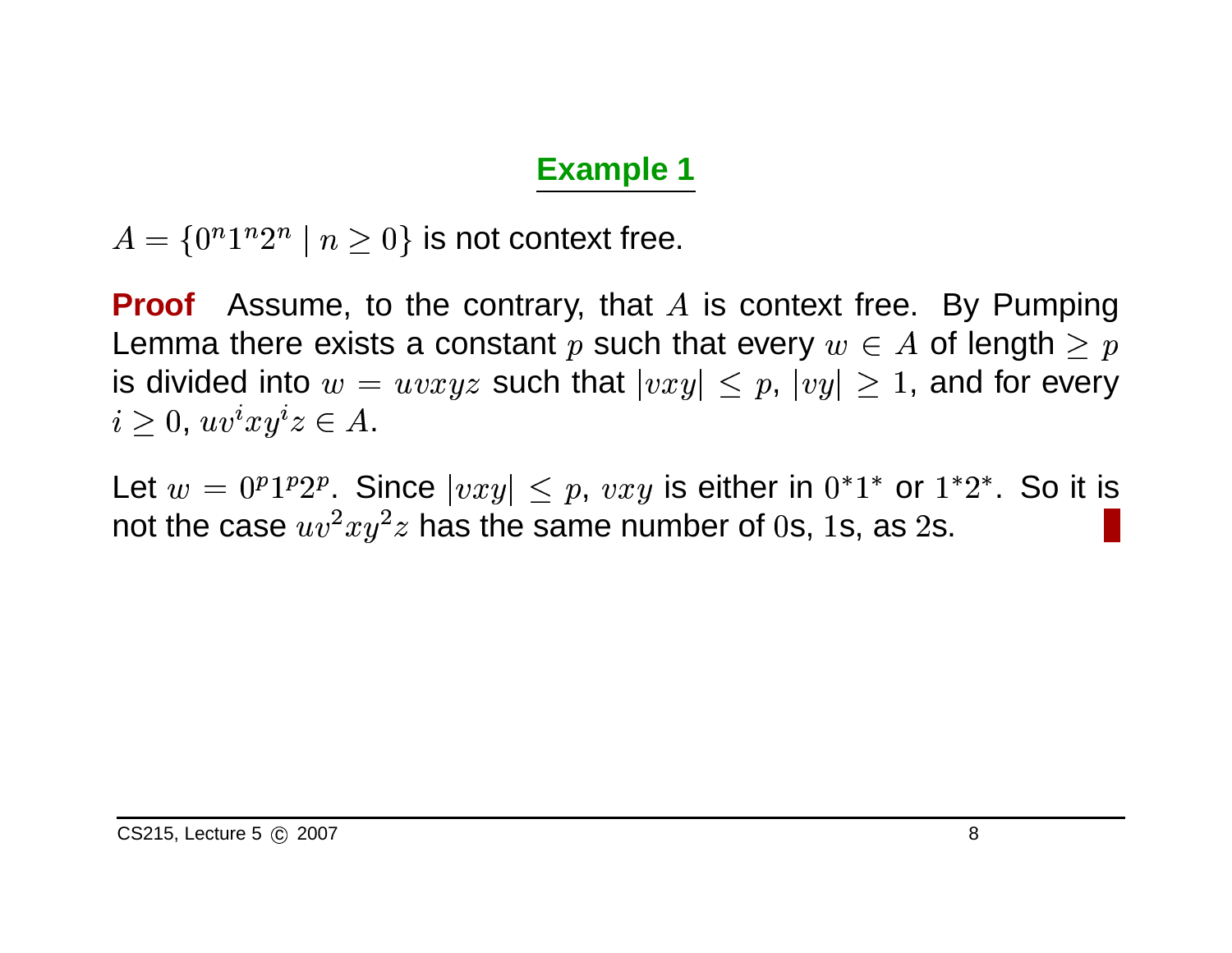## **Example 2**

 $\begin{aligned} \mathcal{L} & = \{a\#b\#c\mid a,b\text{ and }c\text{ are binary numbers such that }a+b=c\}\text{ is not} \end{aligned}$ context free.

**Proof** Assume, to the contrary, that  $B$  is context free. Let  $p$  be the constant from Pumping Lemma for  $B.$  Let  $w=10^{p}\#10^{p}\#10^{p+1}$  , where  $a = b = 2^p$  and  $c = 2^{p+1}$ . Let  $uvxyz$  be the decomposition of w as in the lemma.<br>For "pumping" to be possible, v has to be a nonempty part of a or that  $a=b=2^p$  and  $c=2^{p+1}.$  Let  $uvxyz$  be the decomposition of  $w$  as in the lemma.<br>For "pumping" to be possible,  $v$  has to be a nonempty part of  $a$  or that lemma.

of  $b$  and  $y$  a nonempty part of  $c$ . If  $v$  either is a part of  $a$  or contains the '1' of  $b$ , since  $|vxy|\leq p$ ,  $y$  cannot contain a part of  $c.$  Thus,  $v$  is a part of  $b$  and  $v \in 0^*$ .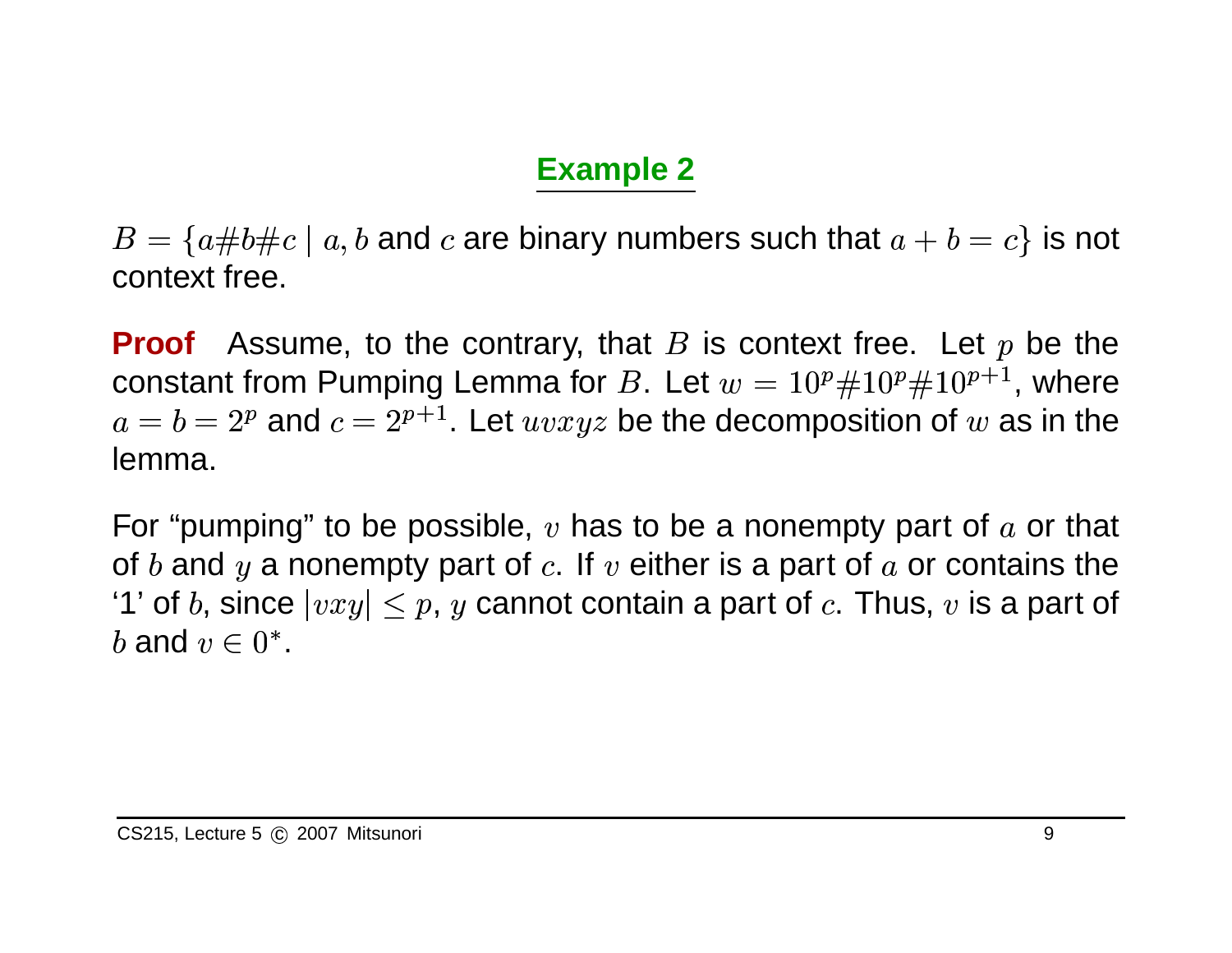## **Proof Continued**

If  $y$  contains the first symbol of  $c,$  then  $uxz$  is not in  $B$  because now  $c$  is while  $a=2^p$ 

.<br>ר If  $y \in 0^*$ , then  $uv^2xy^2z \notin B$  because now the equation becomes  $2^p + 2^q = 2^r$  for some  $q > p$ .  $2^q = 2^r$  for some  $q > p$ .

 $2^q = 2^r$  for some  $q > p.$ <br>Thus,  $B$  is not context-free.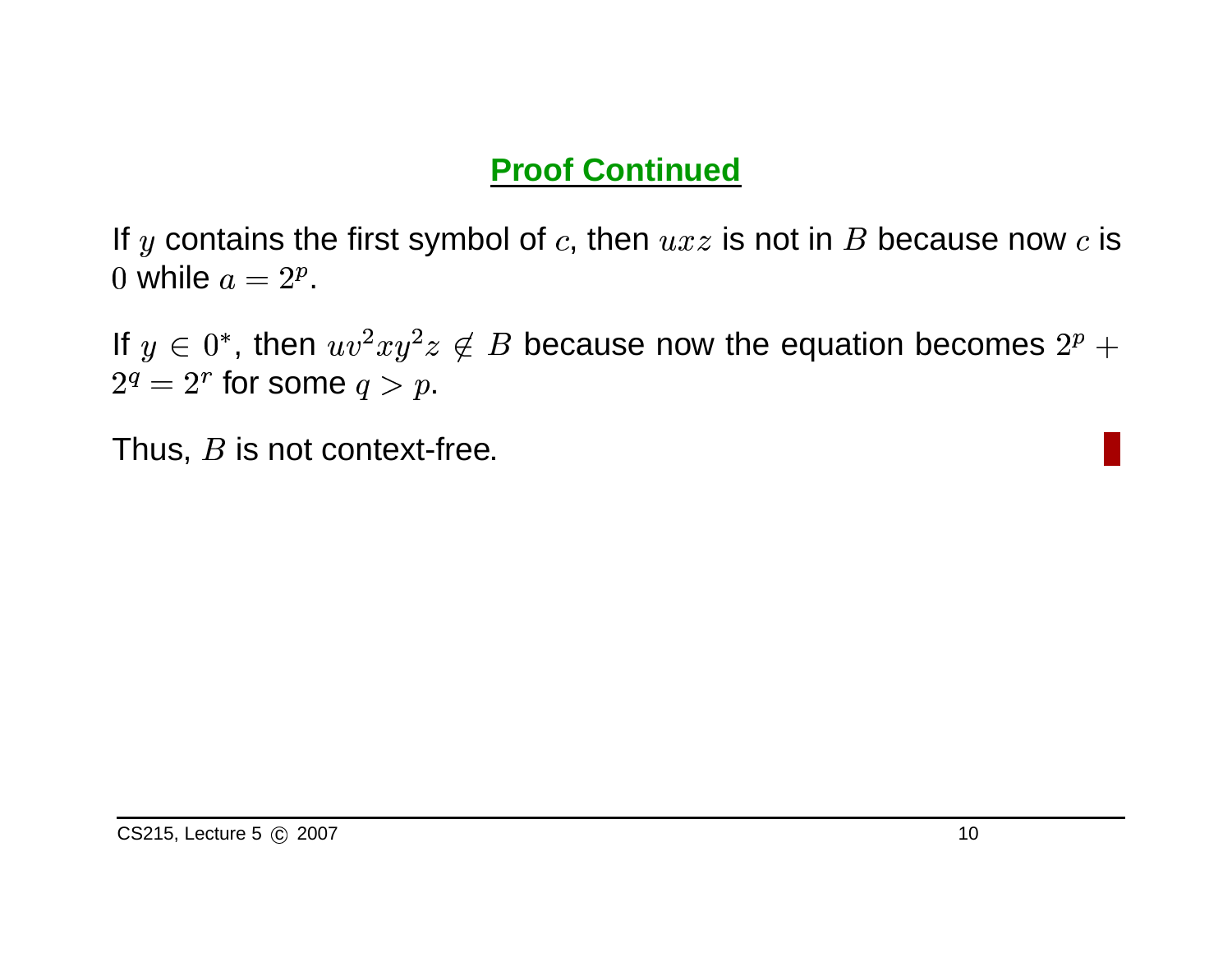# **Example 3**

 $\mathcal{L} = \{ww \mid w \in \{0,1\}^*\}$  is not context free.<br> **roof** Assume *C* is context free. Let *p* th **Proof** Assume  $C$  is context free. Let  $p$  the constant from the pumping lemma for  $C.$ 

Let  $w=0^p1^p0^p1^p$ 

, which is in  $C.$ <br>e the decompo $0,\,uv^ixy^iz\in C$ Let  $w=uvxyz$  be the decomposition of  $w$  such that  $|vy|>0,$   $|vxy|\leq p,$ and for every  $i > 0$ ,  $uv^i xy^i z \in C$ .

If  $v$  contains a symbol from the first  $0^p$ then  $y$  cannot contain one from<br>k. If  $v$  contains only symbols from<br>from the second  $1^p$ , so pumping<br>bols from the second  $0^p1^p$  then the second  $0^p$ , so pumping doesn't work. If  $v$  contains only symbols from<br>en  $y$  cannot contain one from the second  $1^p$ , so pumping<br>If  $v$  contains only symbols from the second  $0^p1^p$  then<br>is not work. the first  $1^p$ then y cannot contain one from the second  $1^p$ , so pumping<br>ork. If v contains only symbols from the second  $0^p1^p$  then<br>loes not work. doesn't work. If  $v$  contains only symbols from the second  $0^p1^p$  then<br>pumping does not work. pumping does not work.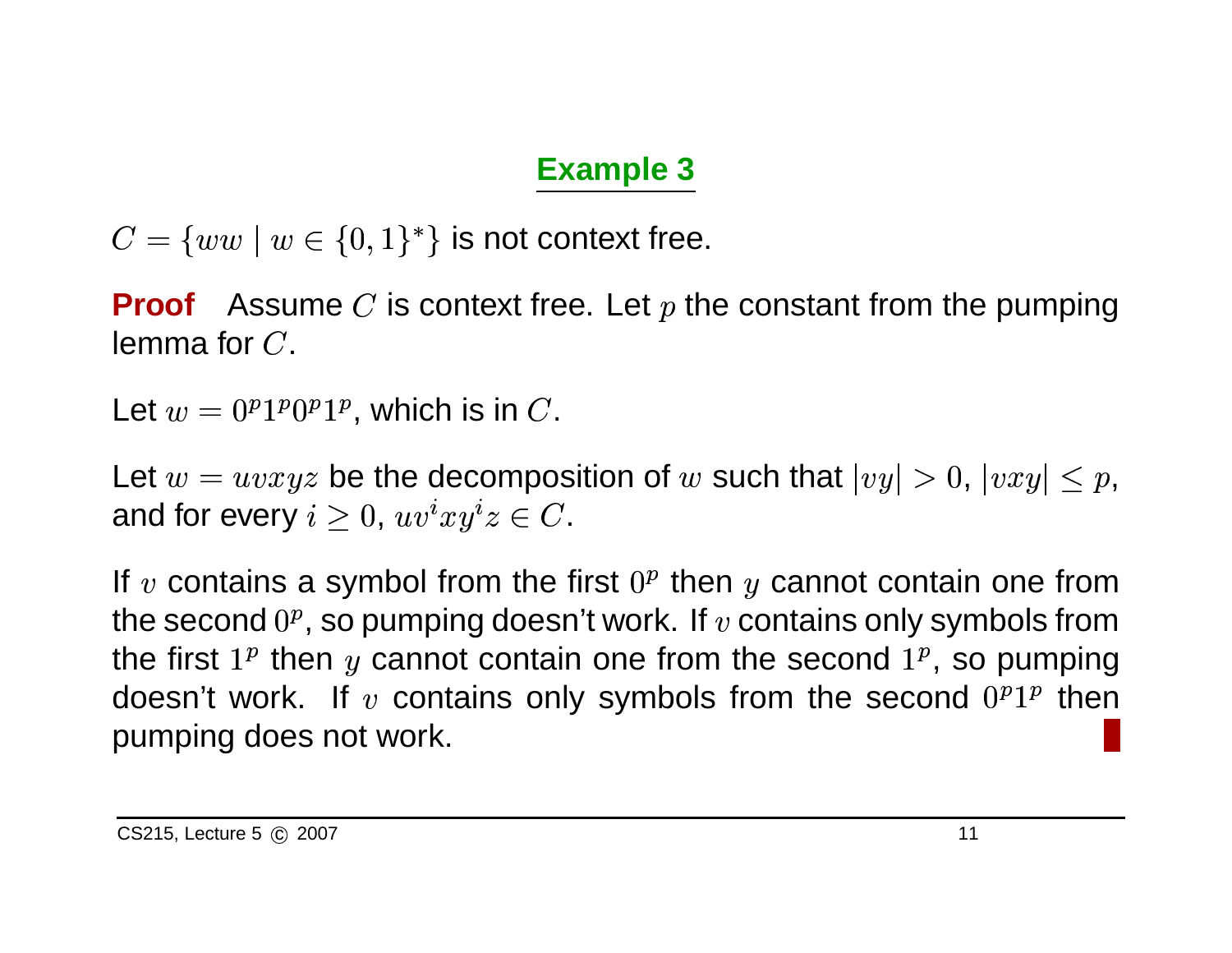## **Application**

**Corollary.** The class of context-free languages is not closed under intersection.

**Proof** Let  $L_1 = \{0^i1^j2^k \mid i = j\}$  and  $L_2 = \{0^i1^j2^k \mid j = k\}$ . Then  $L_1$ and  $L_2$  are both context-free. If the class were closed under intersection then  $L_1 \cap L_2 = \{ 0^n 1^n 2^n \mid n \geq 0 \}$  were context-free.

 **Corollary.** The class of context-free languages is not closed under complement.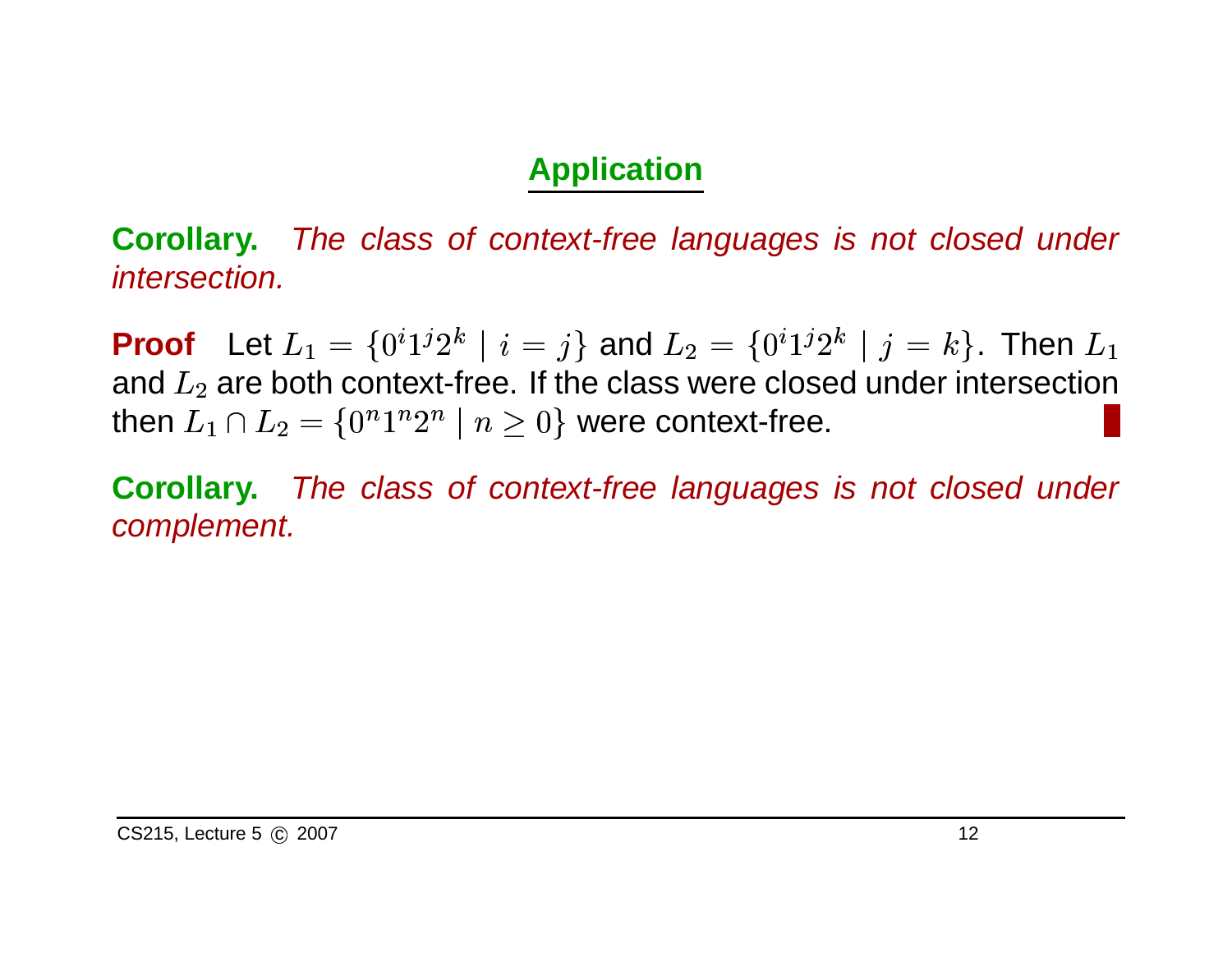Closure Properties of CFL's

Consider a mapping

$$
s:\Sigma\to 2^{\Delta^*}
$$

In other words, we map a letter of  $\Sigma$  to a language over  $\Delta$ 

where  $\Sigma$  and  $\Delta$  are finite alphabets. Let  $w \in \mathbb{R}$  $\Sigma^*$ , where  $w = a_1 a_2 \cdots a_n$ , and define

$$
s(a_1a_2\cdots a_n)=s(a_1).s(a_2).\cdots.s(a_n)
$$

and, for  $L \subseteq \Sigma^*$ ,

$$
s(L) = \bigcup_{w \in L} s(w)
$$

Such a mapping s is called a substitution.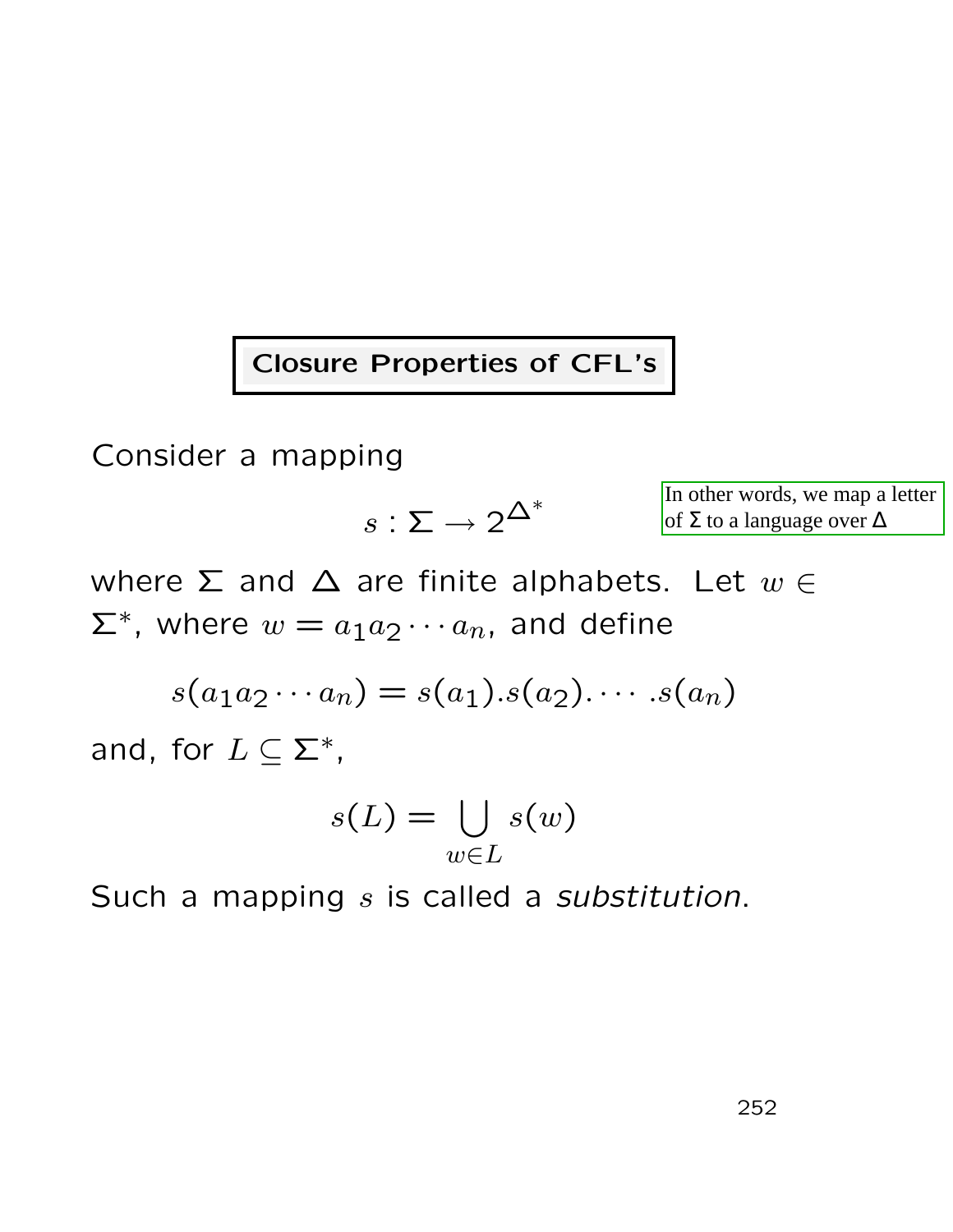Example:  $\Sigma = \{0, 1\}, \Delta = \{a, b\},\$  $s(0) = \{a^n b^n : n \ge 1\}, s(1) = \{aa, bb\}.$ 

Let  $w = 01$ . Then  $s(w) = s(0) \cdot s(1) =$  ${a^n b^n a a : n \ge 1} \cup {a^n b^{n+2} : n \ge 1}$ 

Let  $L = \{0\}^*$ . Then  $s(L) = (s(0))^*$  =  ${a^{n_1}b^{n_1}a^{n_2}b^{n_2}\cdots a^{n_k}b^{n_k}: k\geq 0, n_i\geq 1}$ 

**Theorem 7.23:** Let L be a CFL over  $\Sigma$ , and s a substitution, such that  $s(a)$  is a CFL,  $\forall a \in \Sigma$ . Then  $s(L)$  is a CFL.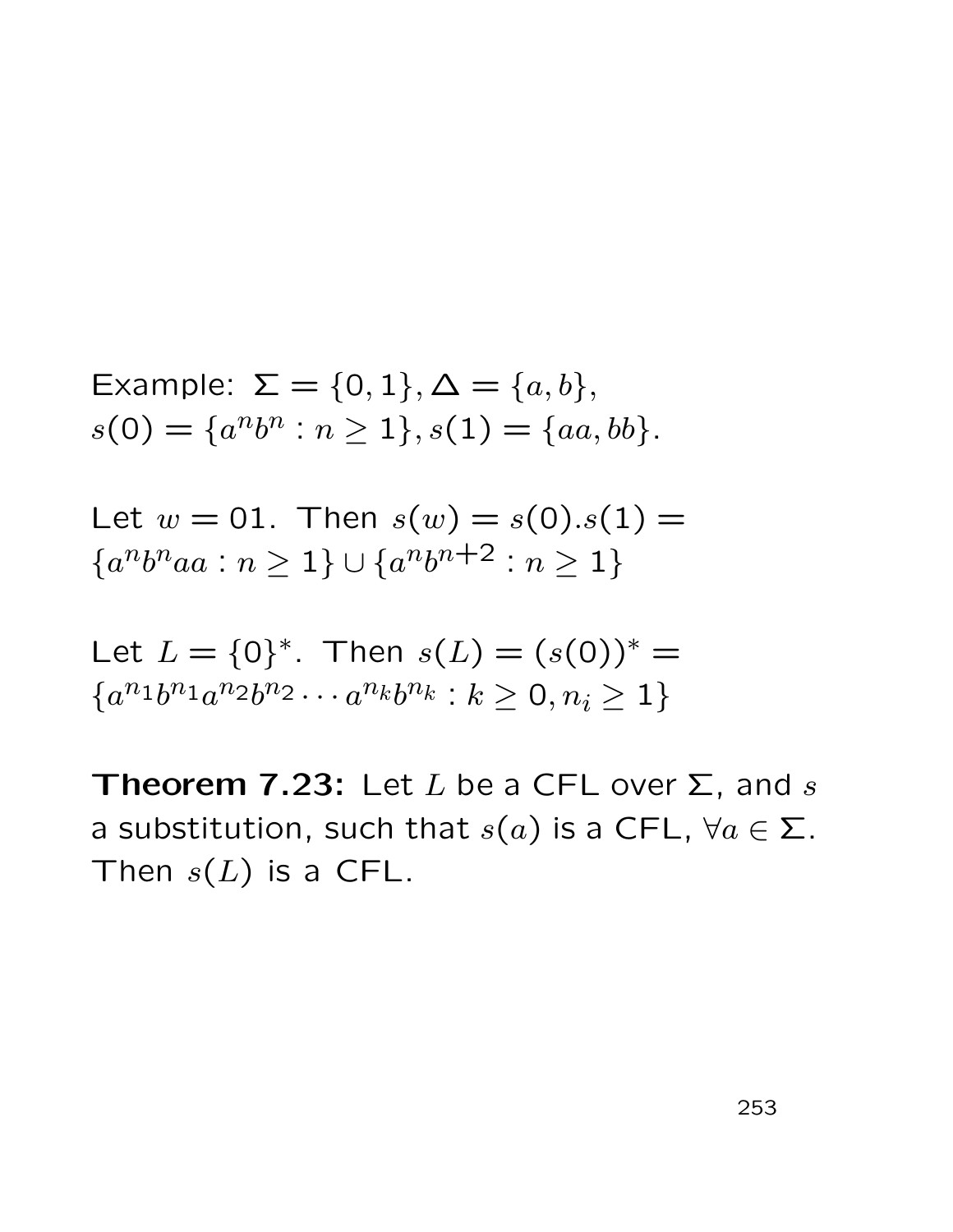We start with grammars

$$
G = (V, \Sigma, P, S)
$$

for  $L$ , and

$$
G_a = (V_a, T_a, P_a, S_a)
$$

for each  $s(a)$ . We then construct

$$
G' = (V', T', P', S')
$$

where

$$
V' = (\bigcup_{a \in \Sigma} V_a) \cup V
$$

$$
T' = \bigcup_{a \in \Sigma} T_a
$$

 $P' = \bigcup_{a \in \Sigma} P_a$  plus the productions of  $P$ with each  $a$  in a body replaced with symbol  $S_a$ .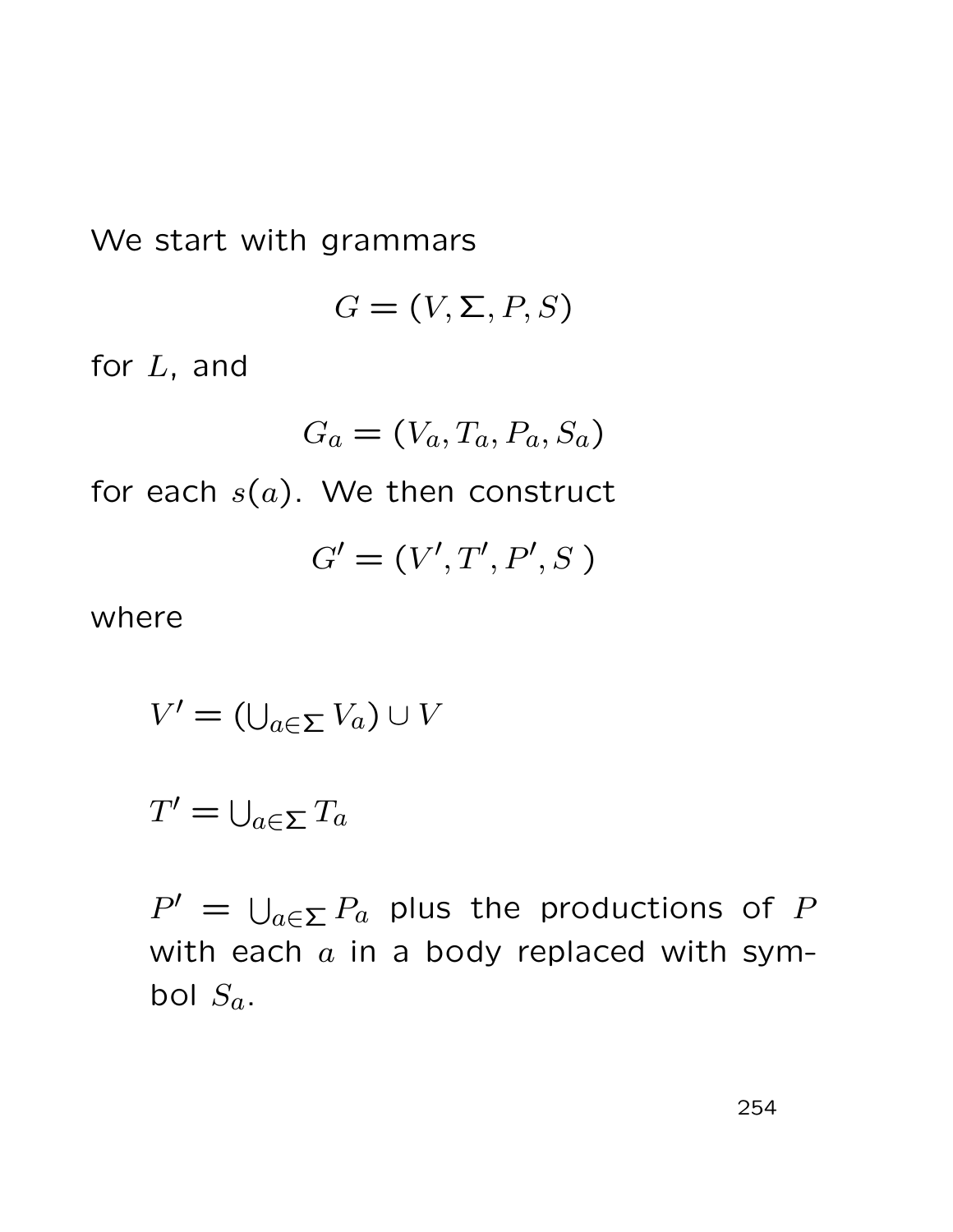#### Now we have to show that

$$
\bullet \ \ L(G')=s(L).
$$

Let  $w \in s(L)$ . Then  $\exists x = a_1 a_2 \cdots a_n$  in L, and  $\exists x_i \in s(a_i)$ , such that  $w = x_1 x_2 \cdots x_n$ .

A derivation tree in  $G'$  will look like



Thus we can generate  $S_{a_1}S_{a_2}\cdots S_{a_n}$  in  $G'$  and from there we generate  $x_1x_2\cdots x_n=w$ . Thus  $w \in L(G')$ .

255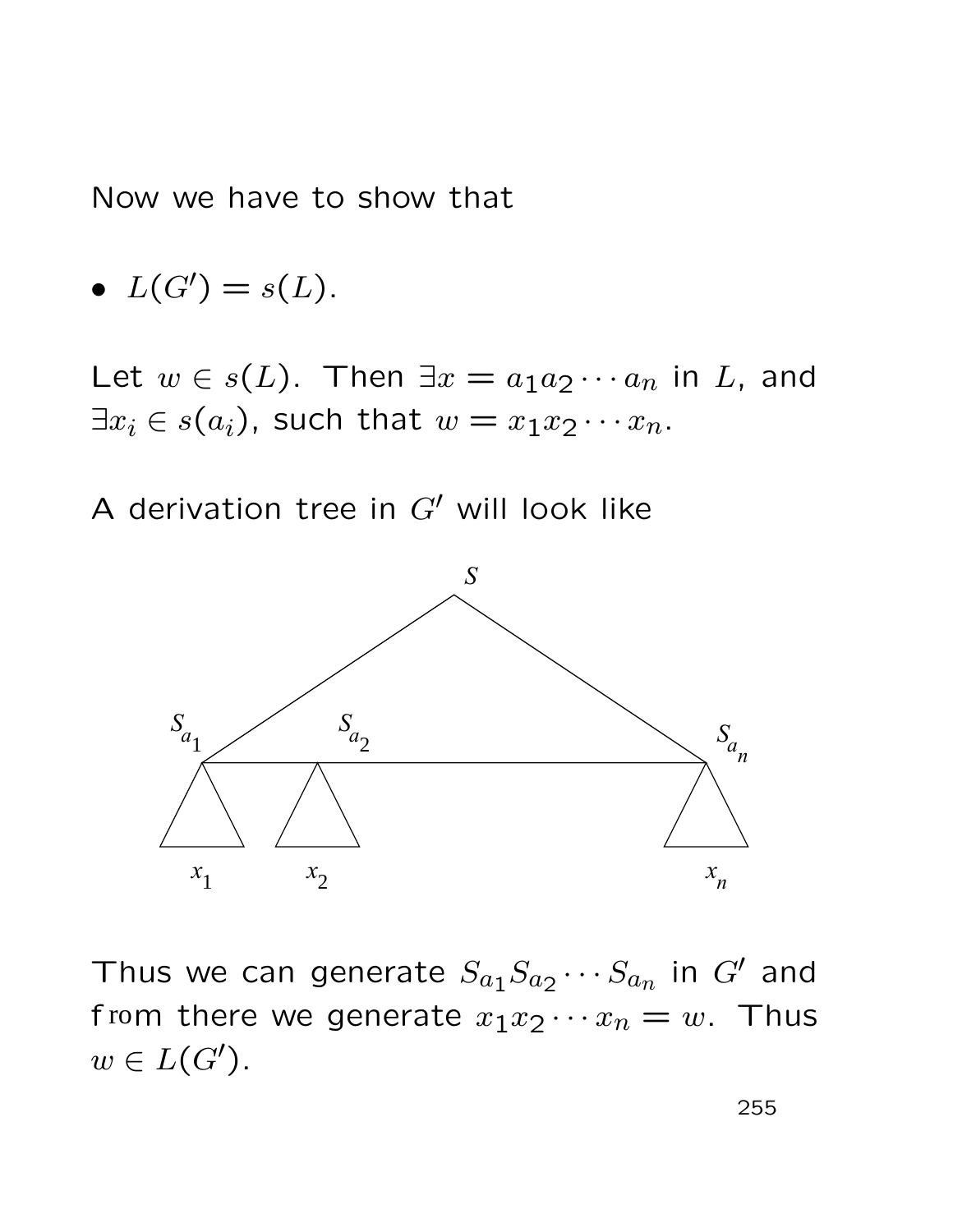Then let  $w \in L(G')$ . Then the parse tree for w must again look like



Now delete the dangling subtrees. Then you have yield

$$
S_{a_1} S_{a_2} \cdots S_{a_n}
$$

where  $a_1a_2\cdots a_n\in L(G).$  Now  $w$  belongs to  $s(a_1a_2\cdots a_n)$ , which is contained in *S(L)*.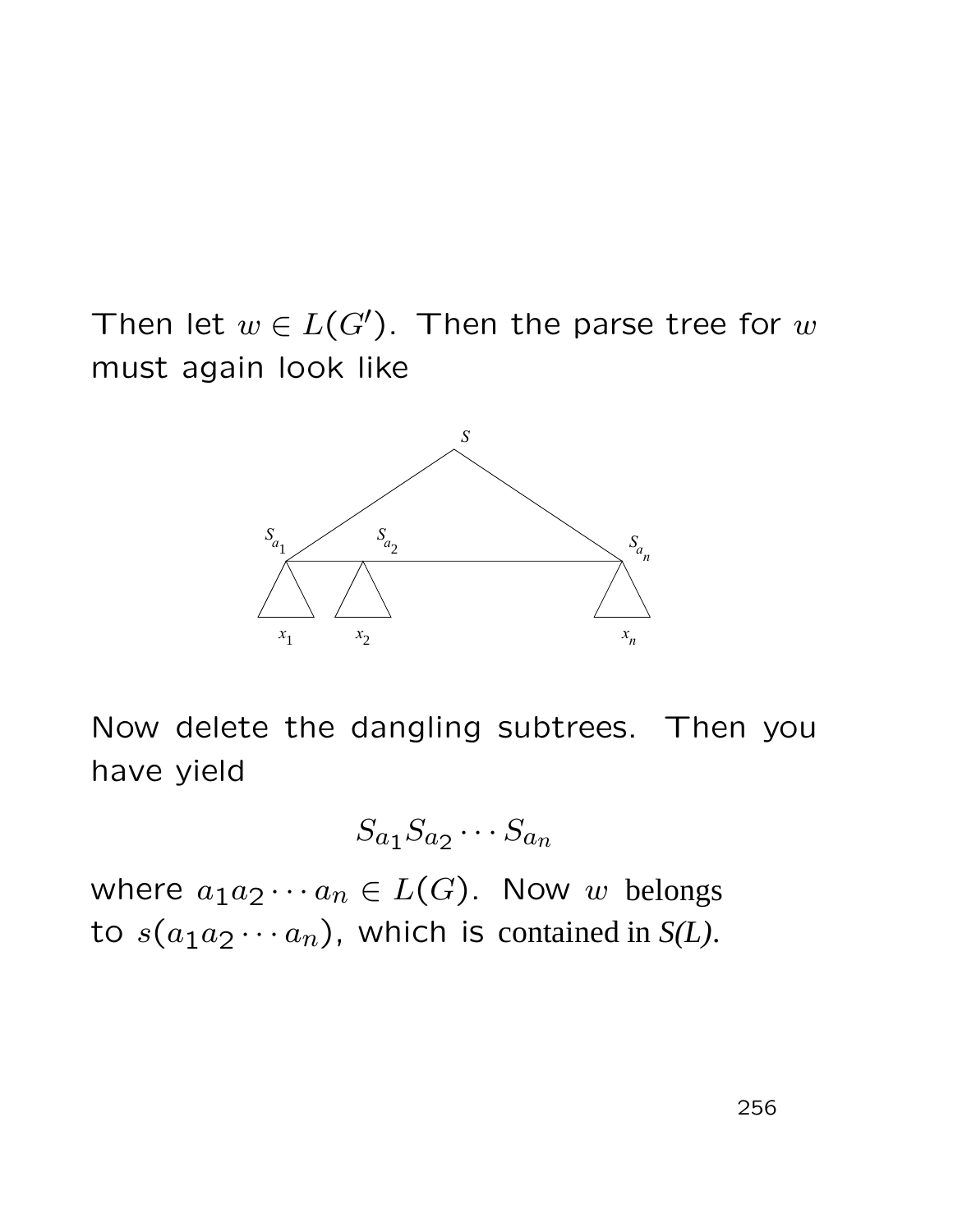Applications of the Substitution Theorem

Theorem 7.24: The CFL's are closed under  $(i)$ : union,  $(ii)$ : concatenation,  $(iii)$ : Kleene closure and positive closure  $+$ , and  $(iv)$ : homomorphism.

**Proof:** (i): Let  $L_1$  and  $L_2$  be CFL's, let  $L =$  $\{1,2\}$ , and  $s(1) = L_1, s(2) = L_2$ . Then  $L_1 \cup L_2 = s(L)$ .

 $(ii)$ : Here we choose  $L = \{12\}$  and s as before. Then  $L_1.L_2 = s(L)$ 

 $(iii)$ : Suppose  $L_1$  is CF. Let  $L = \{1\}^*, s(1) =$  $L_1$ . Now  $L_1^* = s(L)$ . Similar proof for  $+$ .

 $(iv)$ : Let  $L_1$  be a CFL over  $\Sigma$ , and  $h$  a homomorphism on  $\Sigma$ . Then define s by

$$
a\mapsto \{h(a)\}
$$

Then  $h(L) = s(L)$ .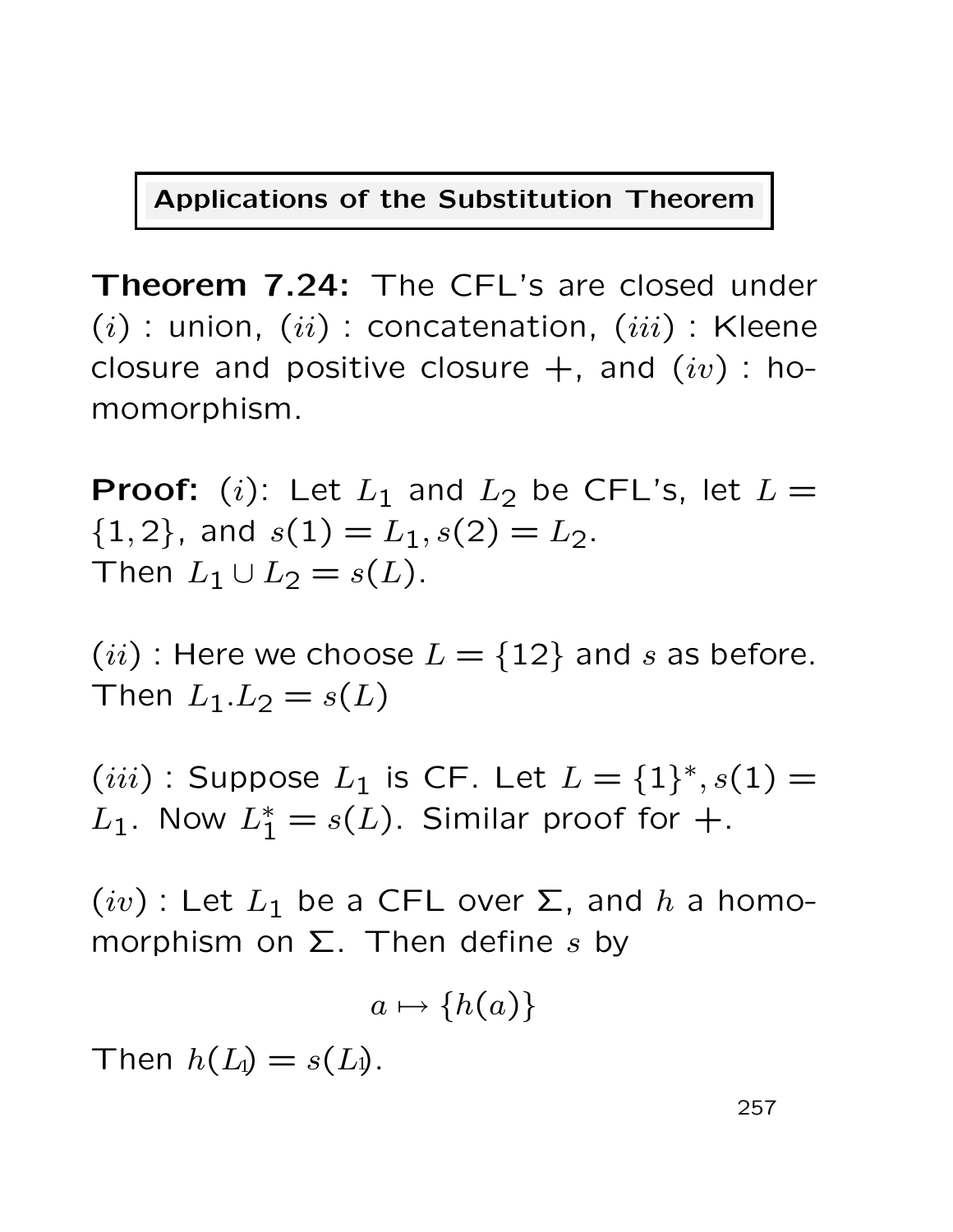**Theorem:** If L is CF, then so is  $L^R$ .

**Proof:** Suppose L is generated b  $G = (V, T, P, S)$ . Construct  $G^R = (V, T, P^R, S)$ , where

$$
P^R = \{ A \to \alpha^R : A \to \alpha \in P \}
$$

Show at home by inductions on the lengths of the derivations in  $G$  (for one direction) and in  $G^R$  (for the other direction) that  $(L(G))^R =$  $L(G^R)$ .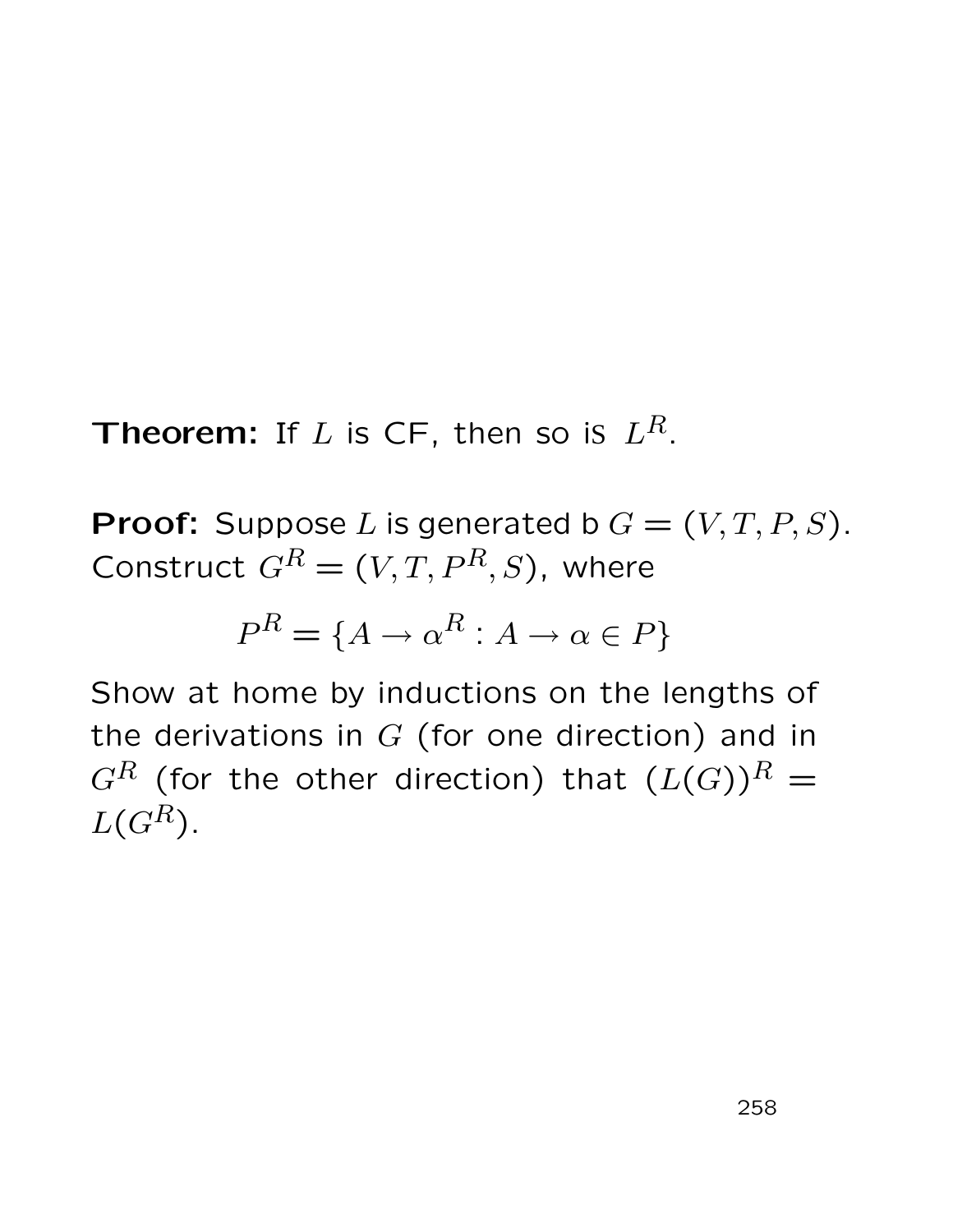Let  $L_1 = \{0^n 1^n 2^i : n \ge 1, i \ge 1\}$ . The  $L_1$  is CF with grammar

$$
S \rightarrow AB
$$
  

$$
A \rightarrow 0A1|01
$$
  

$$
B \rightarrow 2B|2
$$

Also,  $L_2=\{0^i1^n2^n:n\geq1,i\geq1\}$  is CF with grammar

$$
S \to AB
$$
  

$$
A \to 0A|0
$$
  

$$
B \to 1B2|12
$$

However,  $L_1 \cap L_2 = \{0^n 1^n 2^n : n \ge 1\}$  which is not CF (see the handout on course-page).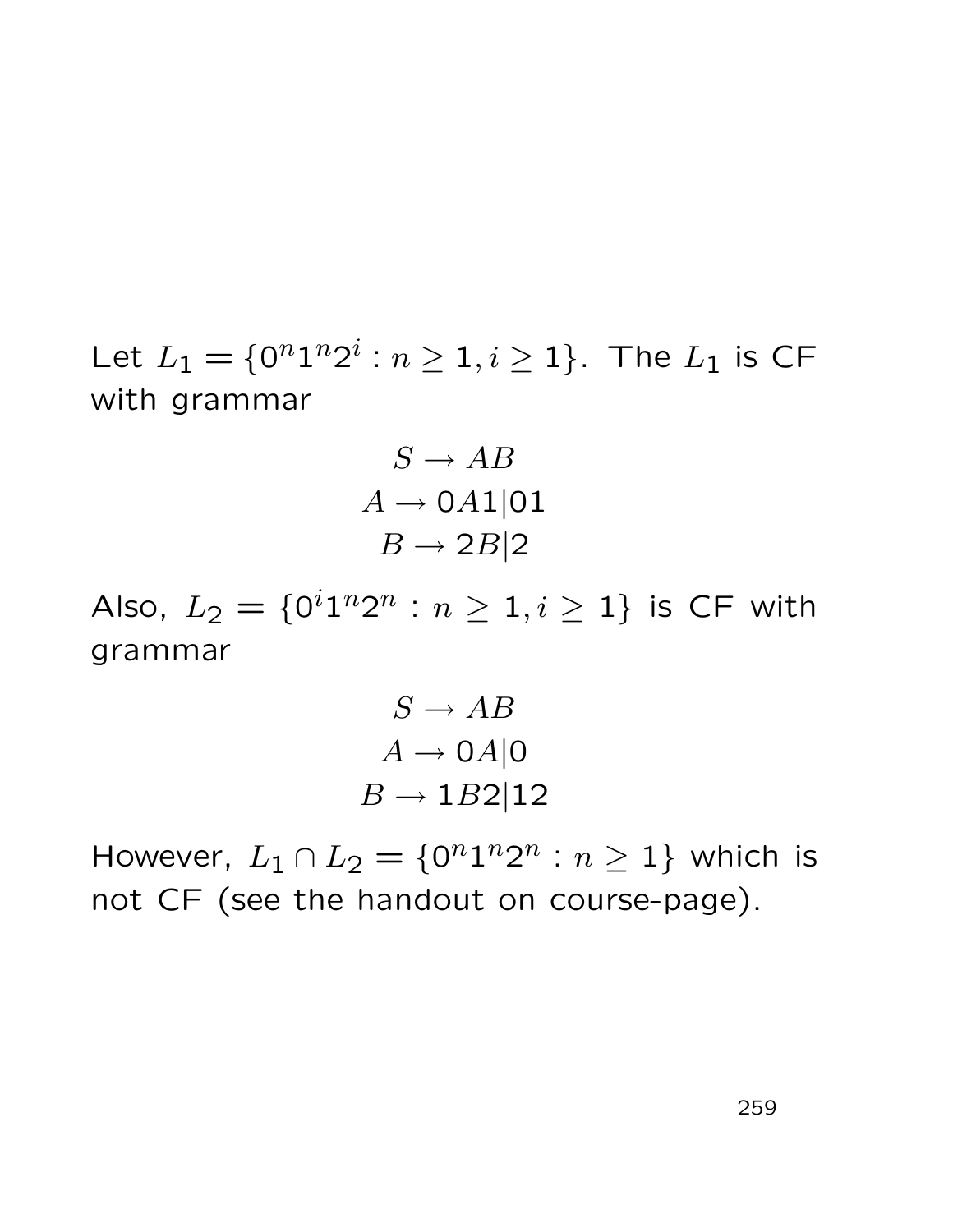**Theorem 7.27:** If  $L$  is CF, and  $R$  regular, then  $L \cap R$  is CF.

**Proof:** Let  $L$  be accepted by PDA

$$
P = (Q_P, \Sigma, \Gamma, \delta_P, q_P, Z_0, F_P)
$$

by final state, and let R be accepted by DFA

 $A = (Q_A, \Sigma, \delta_A, q_A, F_A)$ 

We'll construct a PDA for  $L \cap R$  according to the picture

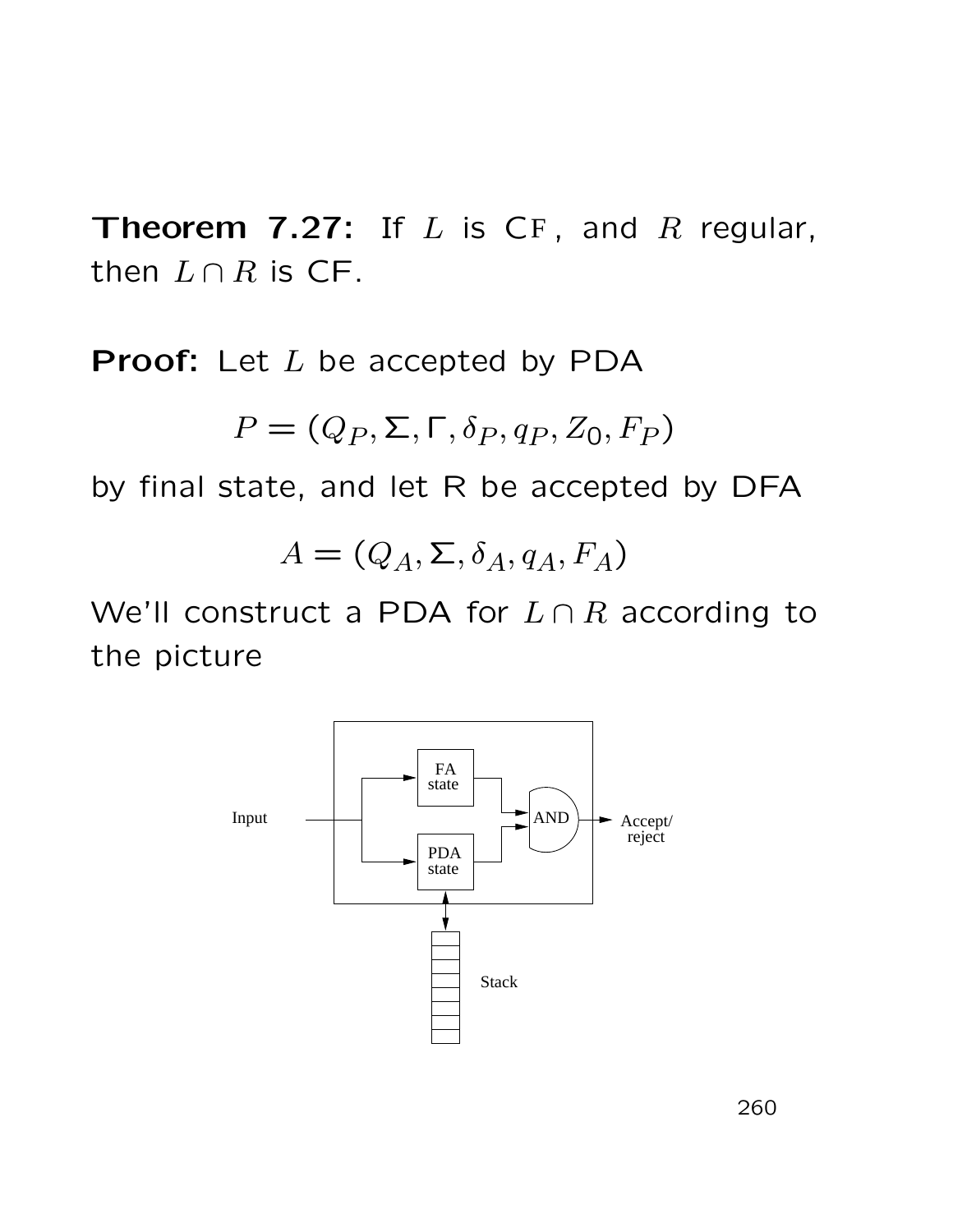Formally, define

P  $Q' = (Q_P \times Q_A, \Sigma, \Gamma, \delta, (q_P, q_A), Z_0, F_P \times F_A)$ where

$$
\delta((q,p),a,X) = \{((r,\delta_A(p,a)),\gamma) : (r,\gamma) \in \delta_P(q,a,X)\}
$$
  
where *a* is in  $\Gamma \cup \{\epsilon\}$ 

Prove at home by an induction  $\stackrel{*}{\vdash}$ , both for  $P$ and for  $P'$  that

$$
(q_P, w, Z_0) \nvdash^* (q, \epsilon, \gamma) \text{ in } P
$$

if and only if

$$
((q_P, q_A), w, Z_0) \xrightarrow{\ast} \left( (q, \hat{\delta}_A(q_A, w)), \epsilon, \gamma \right) \text{ in } P'
$$

The claim thenfollows (Why?)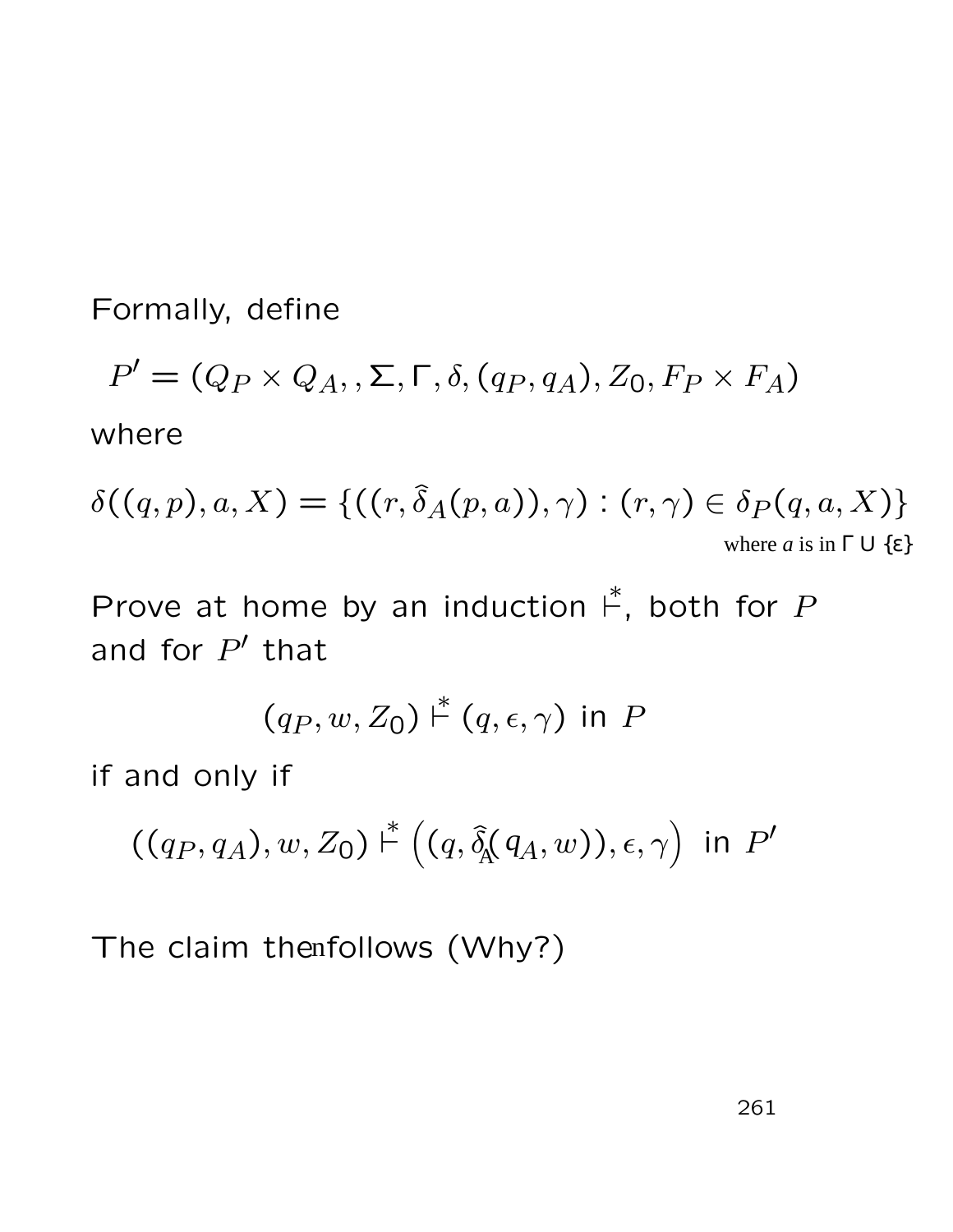**Theorem 7.29:** Let  $L, L_1, L_2$  be CFL's and R regular. Then

- 1.  $L \setminus R$  is CF
- 2.  $\bar{L}$  is not necessarily CF
- 3.  $L_1 \setminus L_2$  is not necessarily CF

#### Proof:

- 1.  $\bar{R}$  is regular,  $L \cap \bar{R}$  is CF, and  $L \cap \bar{R}$  =  $L \setminus R$ . CF , and  $L \cap R =$ <br>would follow that<br> $\frac{}{\overline{L_1} \cup \overline{L_2}}$  an example?<br>non-squares!
- 2. If  $\overline{L}$  always was CF, it would follow that

$$
L_1 \cap L_2 = \overline{\overline{L_1} \cup \overline{L_2}}
$$

always would be CF.

3. Note that  $\Sigma^*$  is CF, so if  $L_1 \backslash L_2$  was always CF, then so would  $\Sigma^* \setminus L = \overline{L}$ .

262

an example?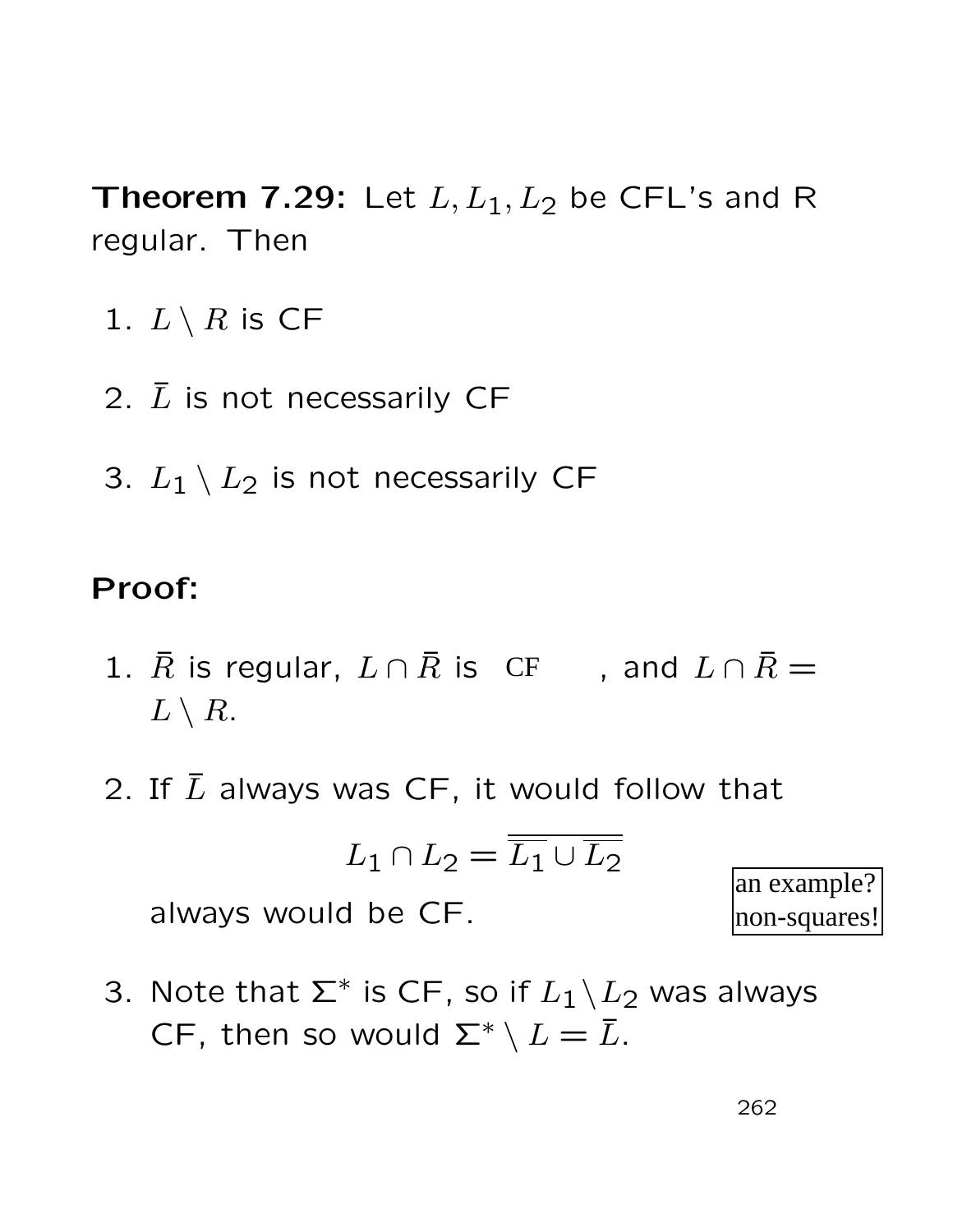#### Inverse homomorphism

Let  $h: \Sigma \to \Theta^*$  be a homom. Let  $L \subseteq \Theta^*$ , and define −1

$$
h^{-1}(L) = \{w \in \Sigma^* : h(w) \in L\}
$$

Now we have

**Theorem 7.30:** Let  $L$  be a CFL, and  $h$  a homomorphism. Then  $h^{-1}(L)$  is a CFL.

Proof: The plan of the proof is

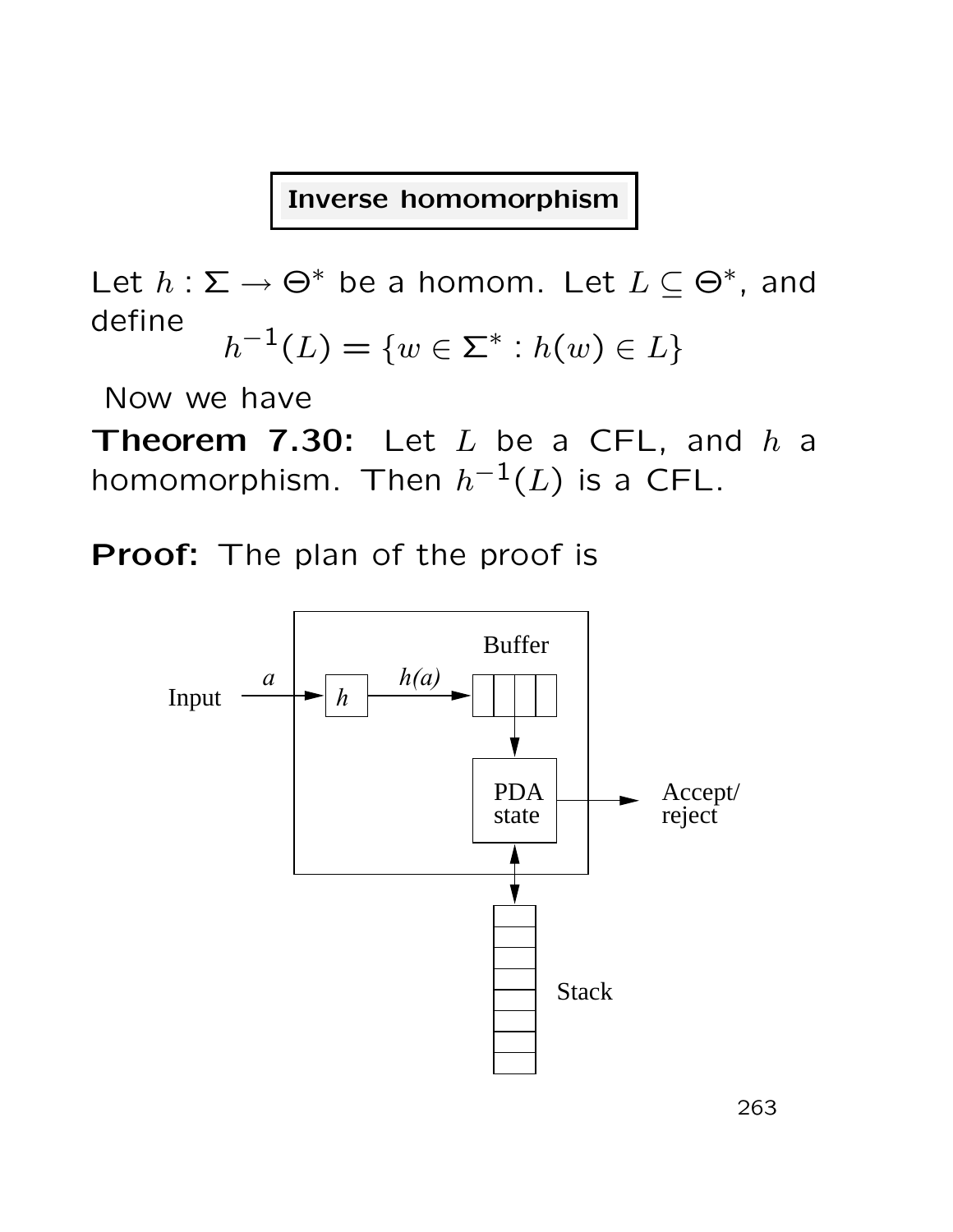Let  $L$  be accepted by PDA

 $P = (Q, \Theta, \Gamma, \delta, q_0, Z_0, F)$ 

We construct a new PDA

$$
P' = (Q', \Sigma, \Gamma, \delta', (q_0, \epsilon), Z_0, F \times \{\epsilon\})
$$

where

$$
Q' = \{(q, x) : q \in Q, x \in \text{suffix}(h(a)), a \in \Sigma\}
$$
  

$$
\delta'((q, \epsilon), a, X) = \{((q, h(a)), X) : \epsilon \neq a \in \Sigma, q \in Q, X \in \Gamma\}
$$
  

$$
\delta'((q, bx), \epsilon, X) = \{((p, x), \gamma) : (p, \gamma) \in \delta(q, b, X), b \in \Sigma \cup \{\epsilon\}, q \in Q, X \in \Gamma\}
$$

Show at home by suitable inductions that

• 
$$
(q_0, h(w), Z_0) \xrightarrow{\ast} (p, \epsilon, \gamma)
$$
 in *P* if and only if  $((q_0, \epsilon), w, Z_0) \xrightarrow{\ast} ((p, \epsilon), \epsilon, \gamma)$  in *P'*.

264 Note that  $h(\varepsilon) = \varepsilon$ .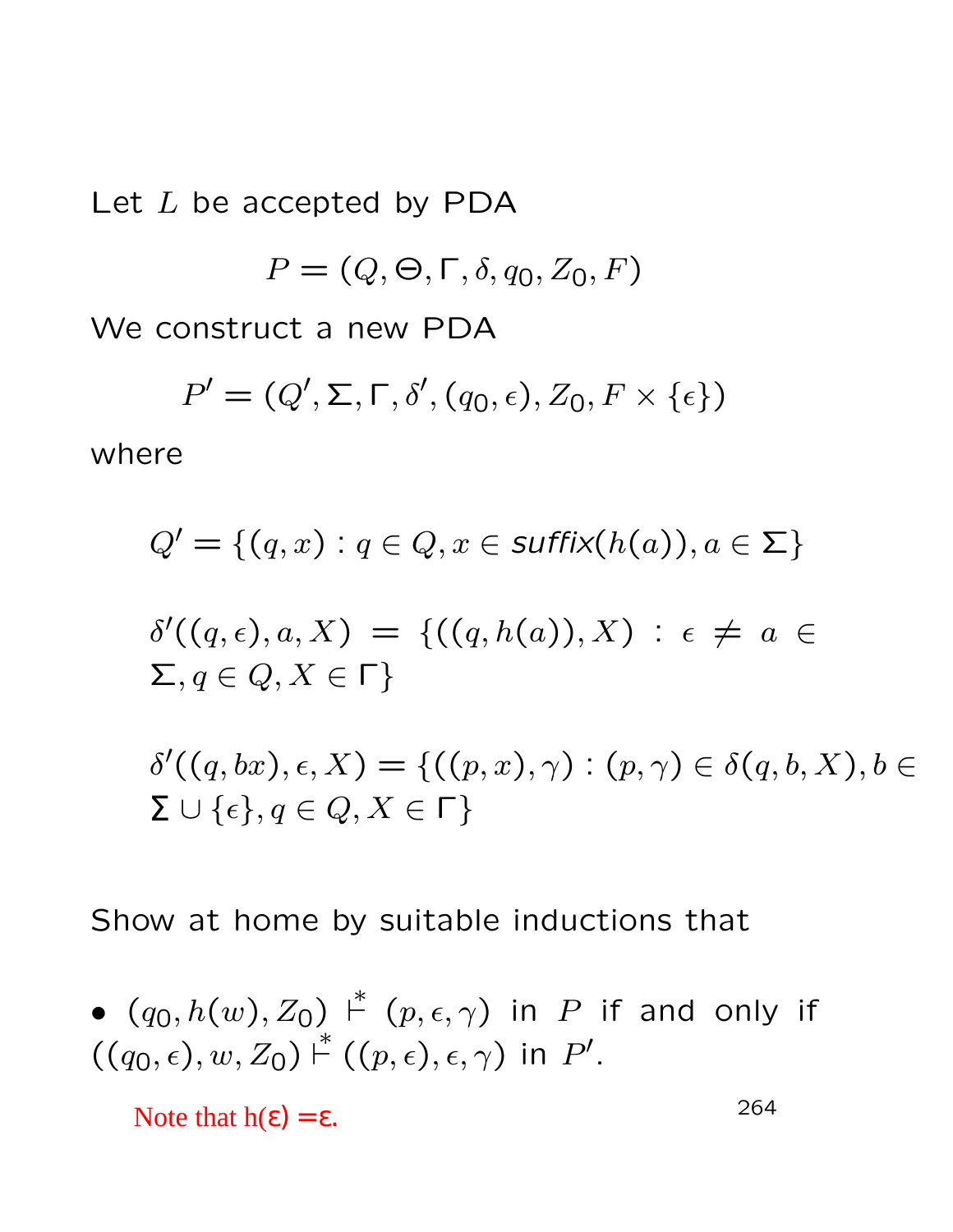Decision Properties of CFL's

We'll look at the following:

- Complexity of converting among CFG's and PDA 's
- Converting a CFG to CNF
- Testing  $L(G) \neq \emptyset$ , for a given G
- Testing  $w \in L(G)$ , for a given w and fixed G.
- Preview of undecidable CFL problems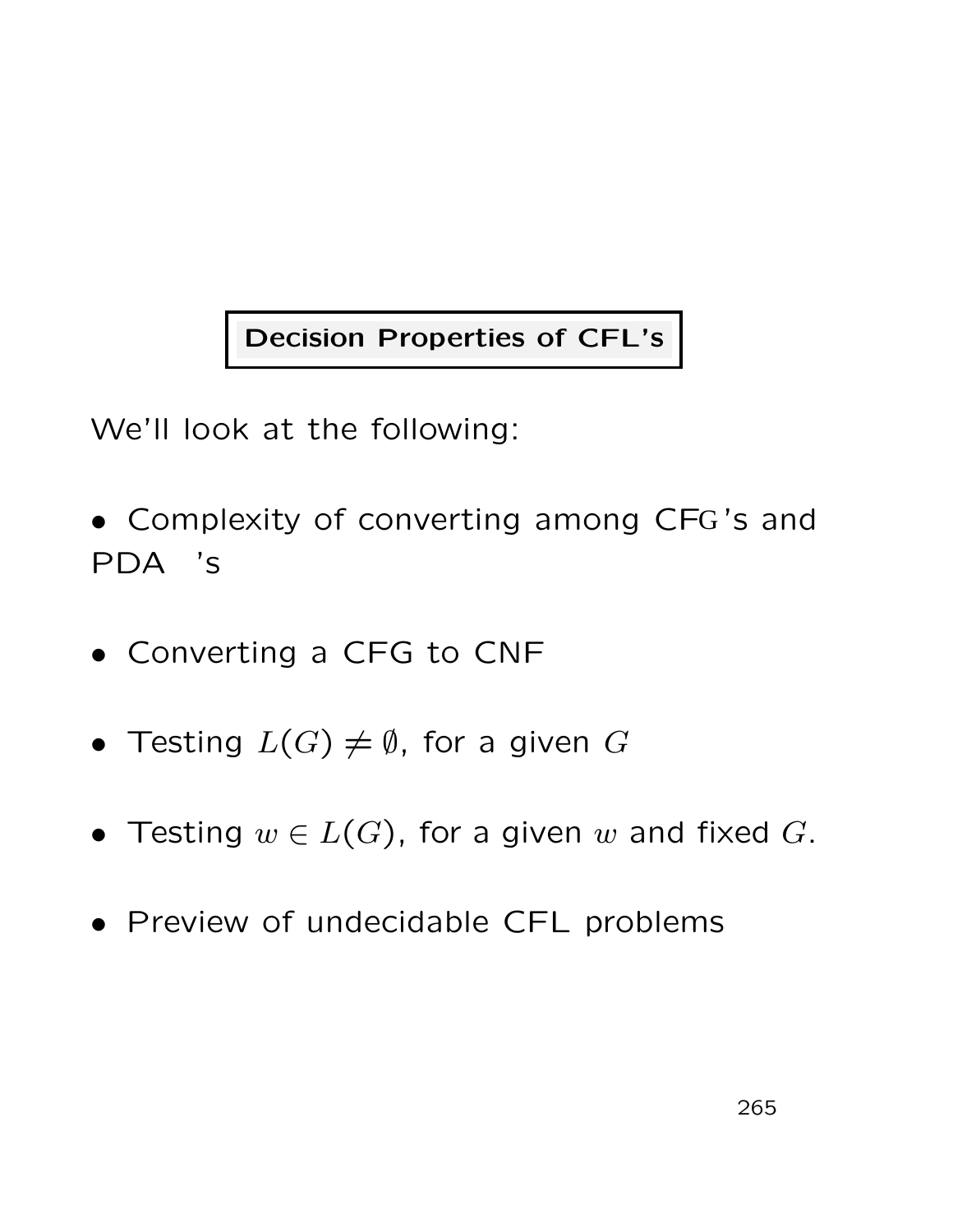Converting between CFG's and PDA's

- Input size is  $n$ .
- $\bullet$  n is the total size of the input CFG or PDA.

The following work in time  $O(n)$ 

- 1. Converting a CFG to a PDA (slide 203)
- 2. Converting a "final state" PDA to a "null stack" PDA (slide 199)
- 3. Converting a "null stack" PDA to a "final state" PDA (slide 195)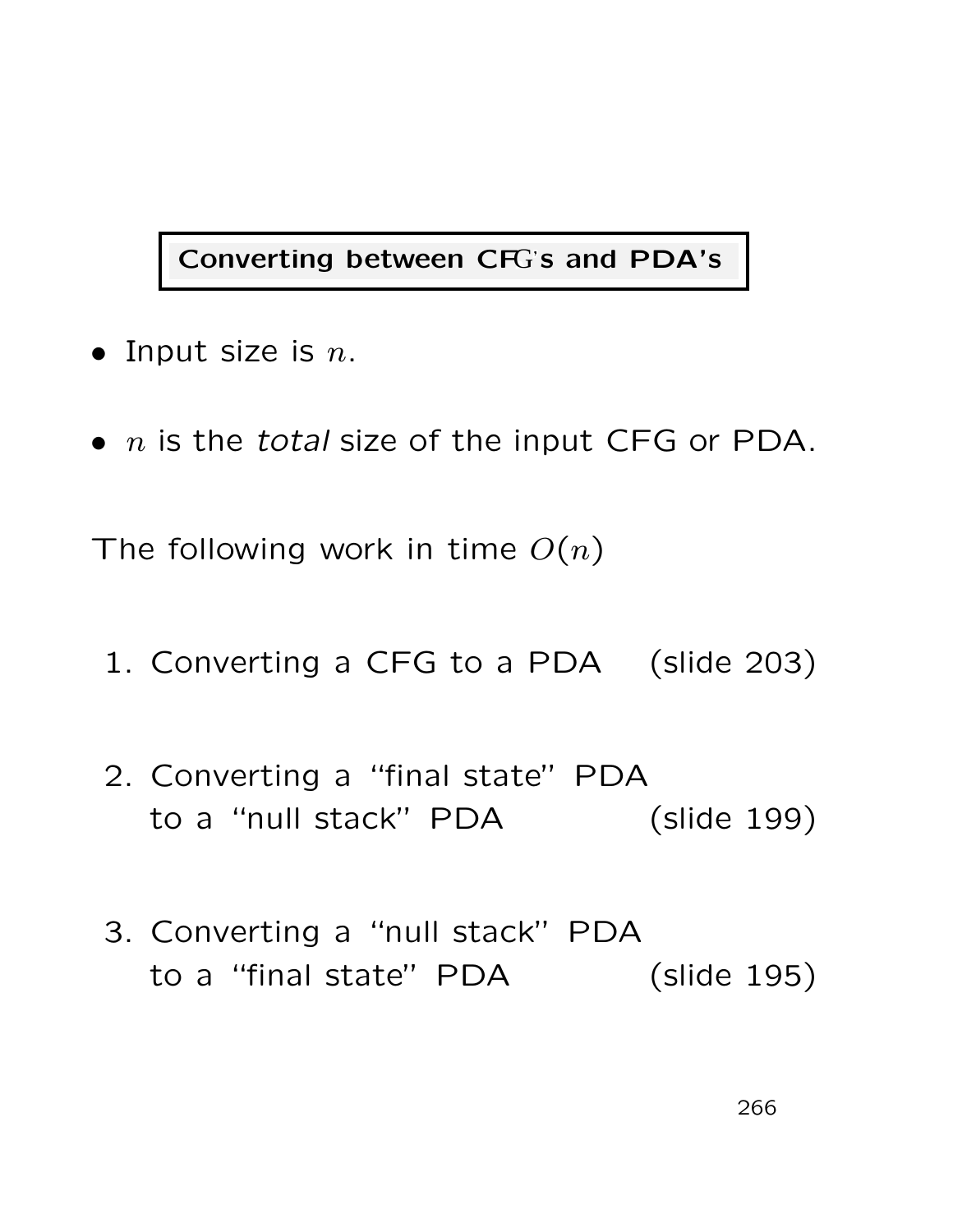Avoidable exponential blow-up

For converting a PDA to a CFG we have

(slide 210)

At most  $n^3$  variables of the form  $[pXq]$ 

If  $(\mathbf{r}, Y_1 Y_2 \cdots Y_k) \in \delta(\mathbf{q}, a, X) \}$ , we'll have  $O(n^n)$ rules of the form

$$
[\mathbf{q}Xr_k] \rightarrow a[\mathbf{r}Y_1r_1] \cdots [r_{k-1}Y_kr_k]
$$

• By introducing  $k-2$  new states we can modify the PDA to push at most one symbol per transition. Illustration on blackboard in class.

```
(\mathbf{r}_{\mathbf{Y2}\dots\mathbf{Yk}}\mathbf{Y}_1) is in \delta(\mathbf{q},\mathbf{a},\mathbf{X})(r_{Y3\ldots Yk}, Y_2Y_1) is in \delta(r_{Y2\ldots Yk}, \varepsilon, Y_1)...
```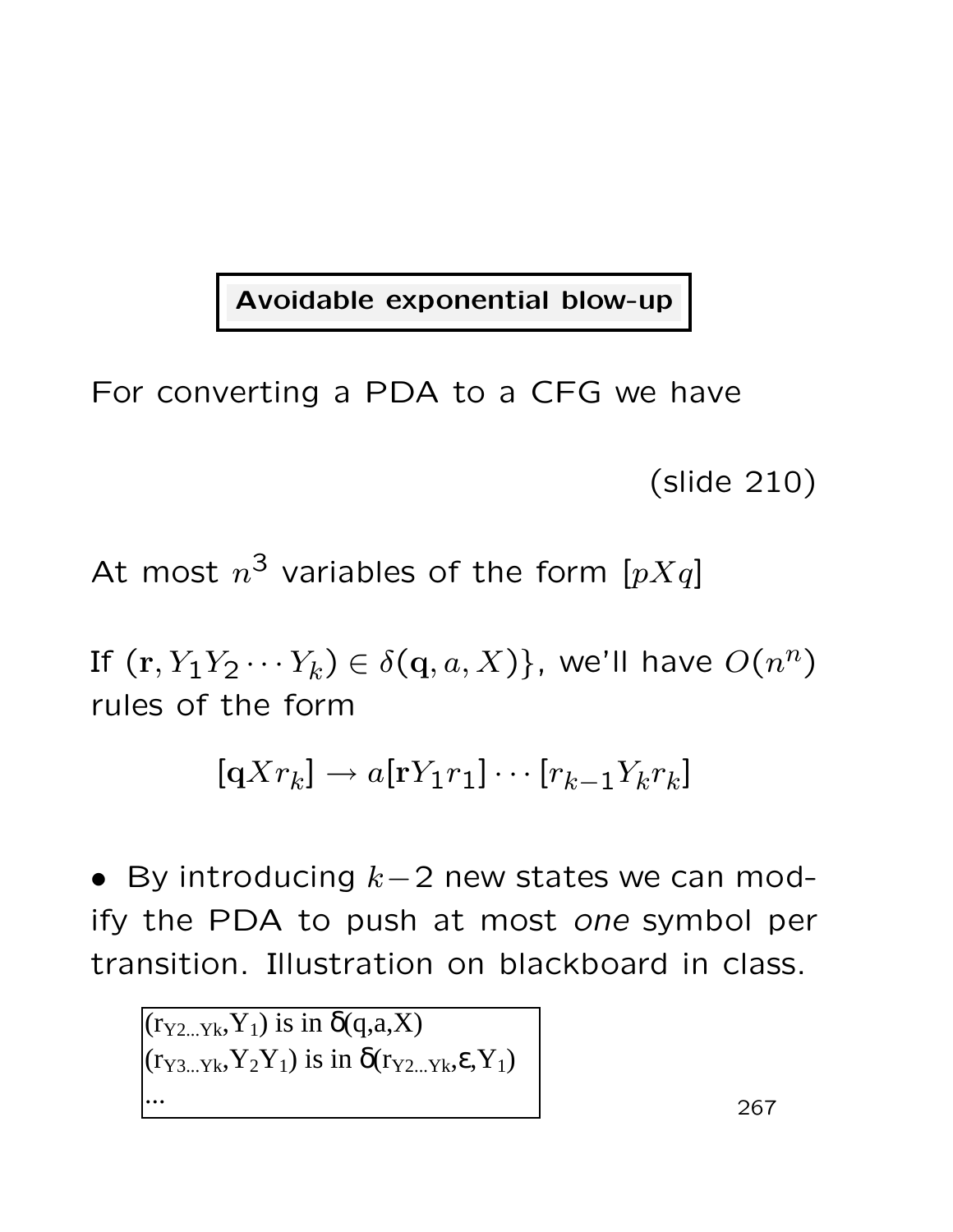- Now,  $k$  will be  $\leq 2$  for all rules.
- Total length of all transitions is still  $O(n)$ .
- Now, each transition generates at most  $n^2$ productions
- Total size (and time to calculate) the grammar is therefore  $O(n^3)$ .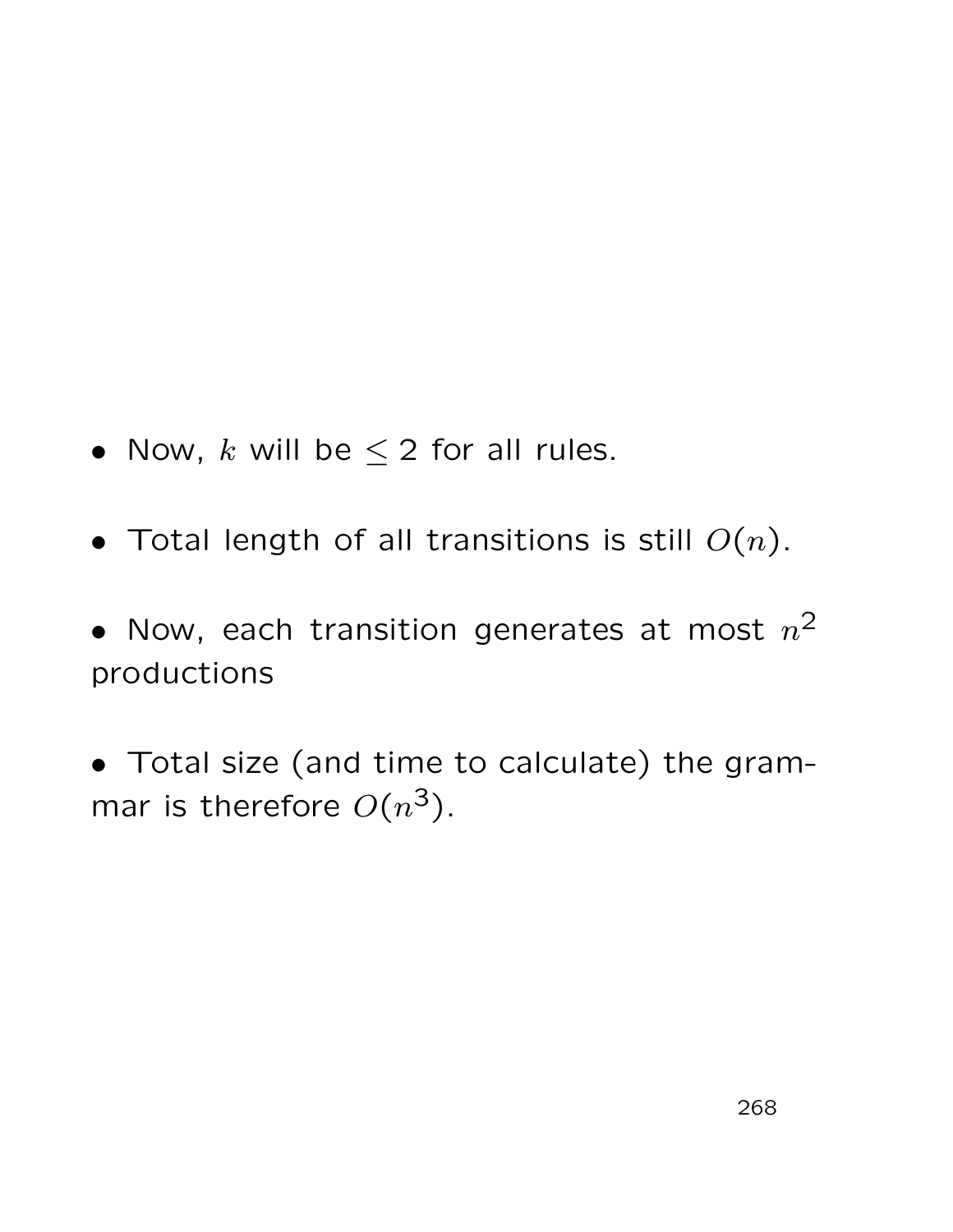### Converting into CNF

Good news:

1. Computing  $r(G)$  and  $g(G)$  and eliminating useless symbols takes time  $O(n)$ . This will be shown shortly

(slides 229,232,234)

2. Size of  $u(G)$  and the resulting grammar with productions  $P_1$  is  $O(n^2)$ 

(slides 244,245)

3. Arranging that bodies consist of only variables is  $O(n)$ 

(slide 248)

4. Breaking of bodies is  $O(n)$  (slide 248)

269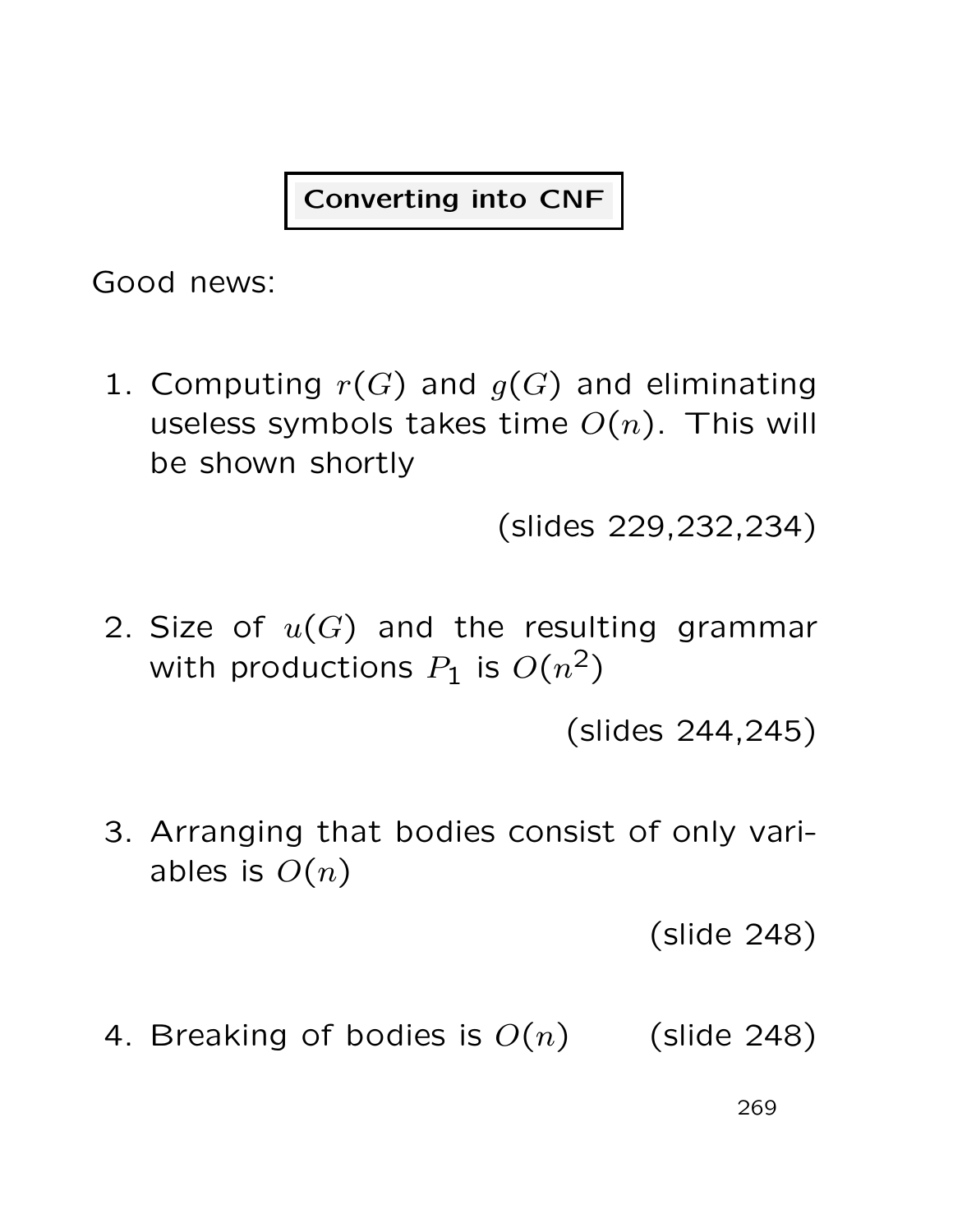Bad news:

• Eliminating the nullable symbols can make the new grammar have size  $O(2^n)$ 

(slide 236)

The bad news are avoidable:

Break bodies first before eliminating nullable symbols

• Conversion into CNF is  $O(n^2)$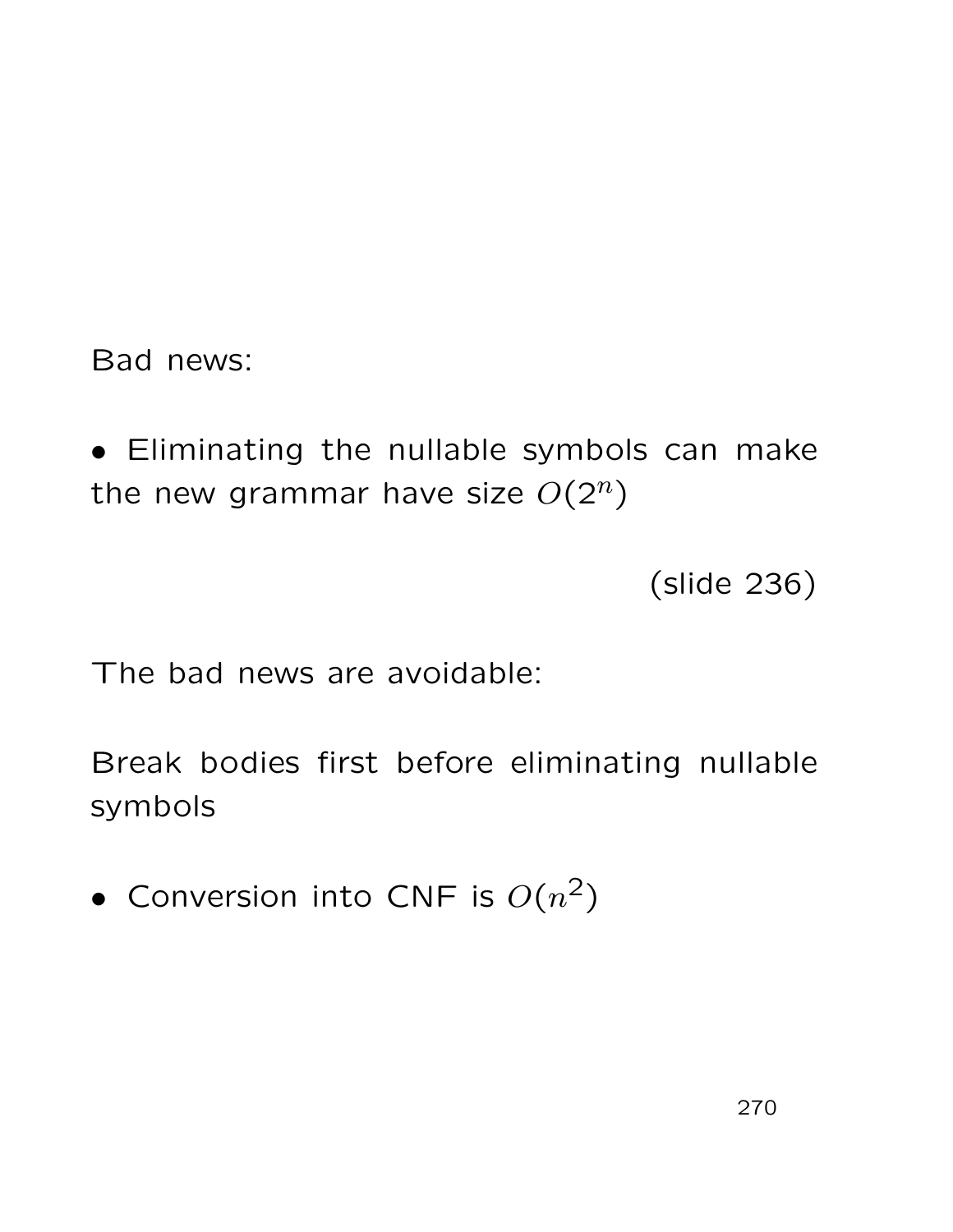### Testing emptiness of CFL's

 $L(G)$  is non-empty if the start symbol S is generating.

A naive implementation on  $g(G)$  takes time  $O(n^2)$ .

 $g(G)$  can be computed in time  $O(n)$  as follows:



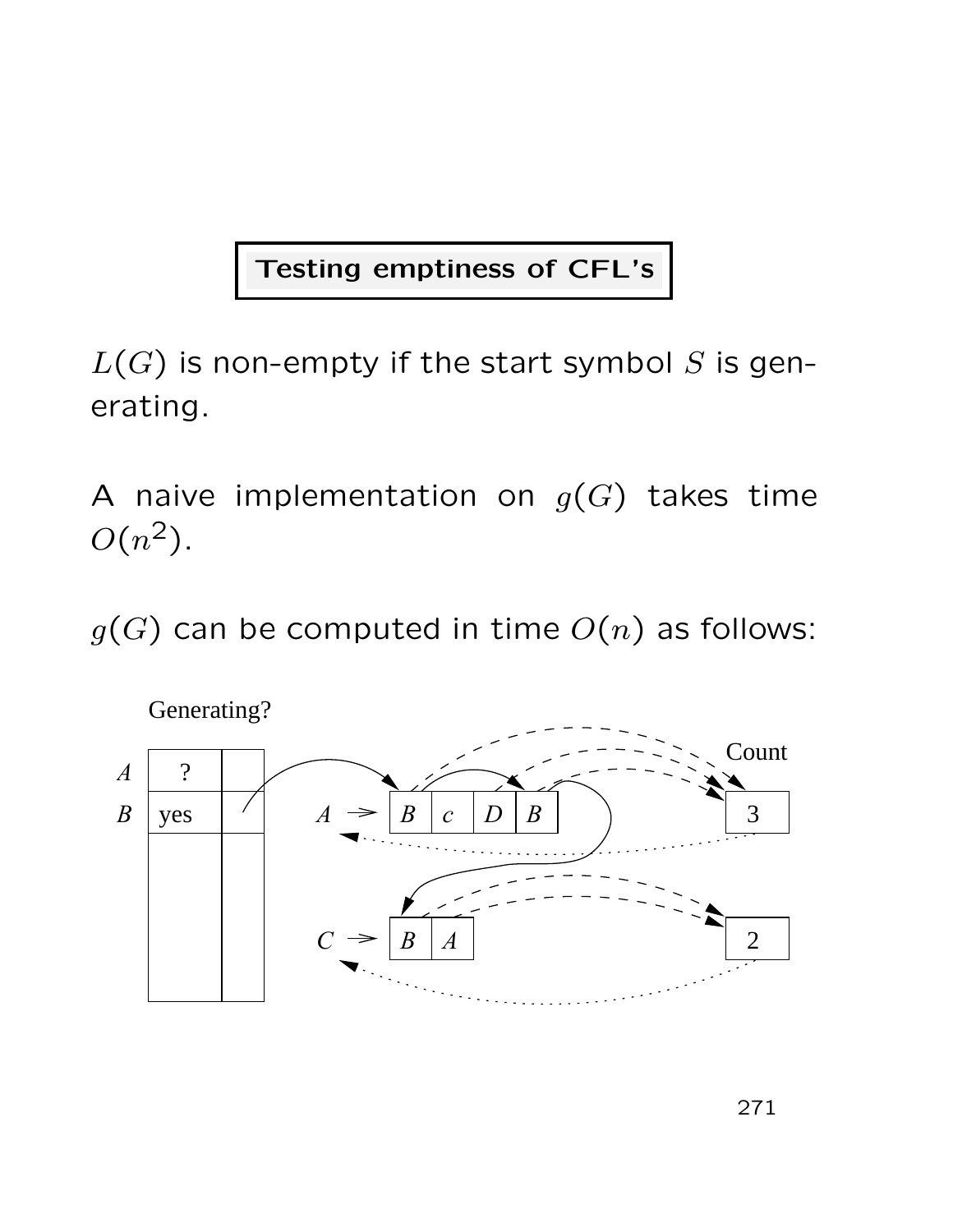Creation and initialzation of the array is  $O(n)$ 

Creation and initialzation of the links and counts is  $O(n)$ 

When a count goes to zero, we have to

- 1. Finding the head variable  $A$ , checking if it already is "yes" in the array, and if not, queueing it is  $O(1)$  per production. Total  $O(n)$
- 2. Following links for  $A$ , and decreasing the counters. Takes time  $O(n)$ .

Total time is  $O(n)$ .

What if L is given as a PDA?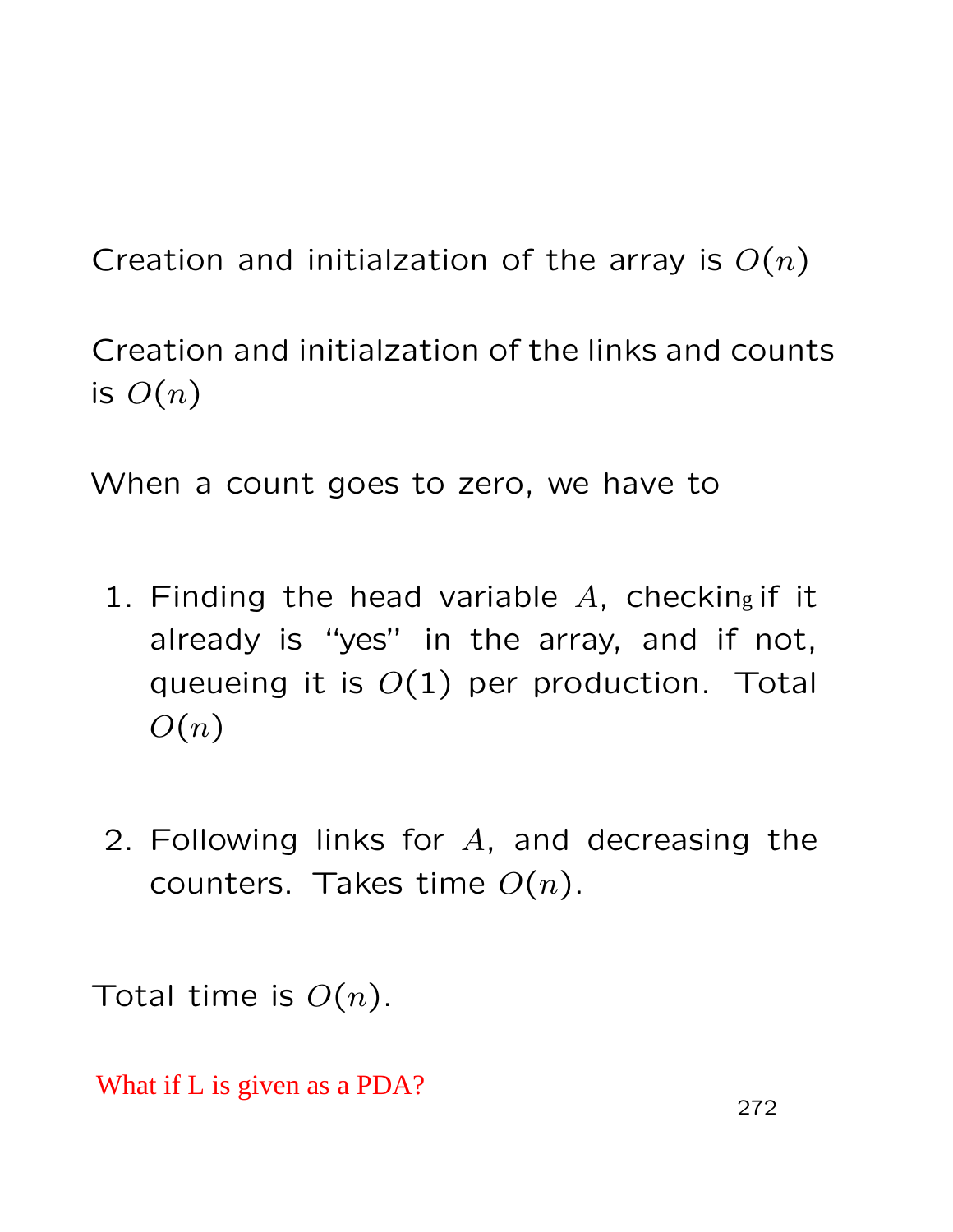The membership question

 $w \in L(G)$ ?

Inefficient way:

Suppose G is CNF, test string is w, with  $|w| =$  $n.$  Since the parse tree is binary, there are  $2n - 1$  internal nodes.

Generate all binary parse trees of G with  $2n-1$ internal nodes.

Check if any parse tree generates  $w$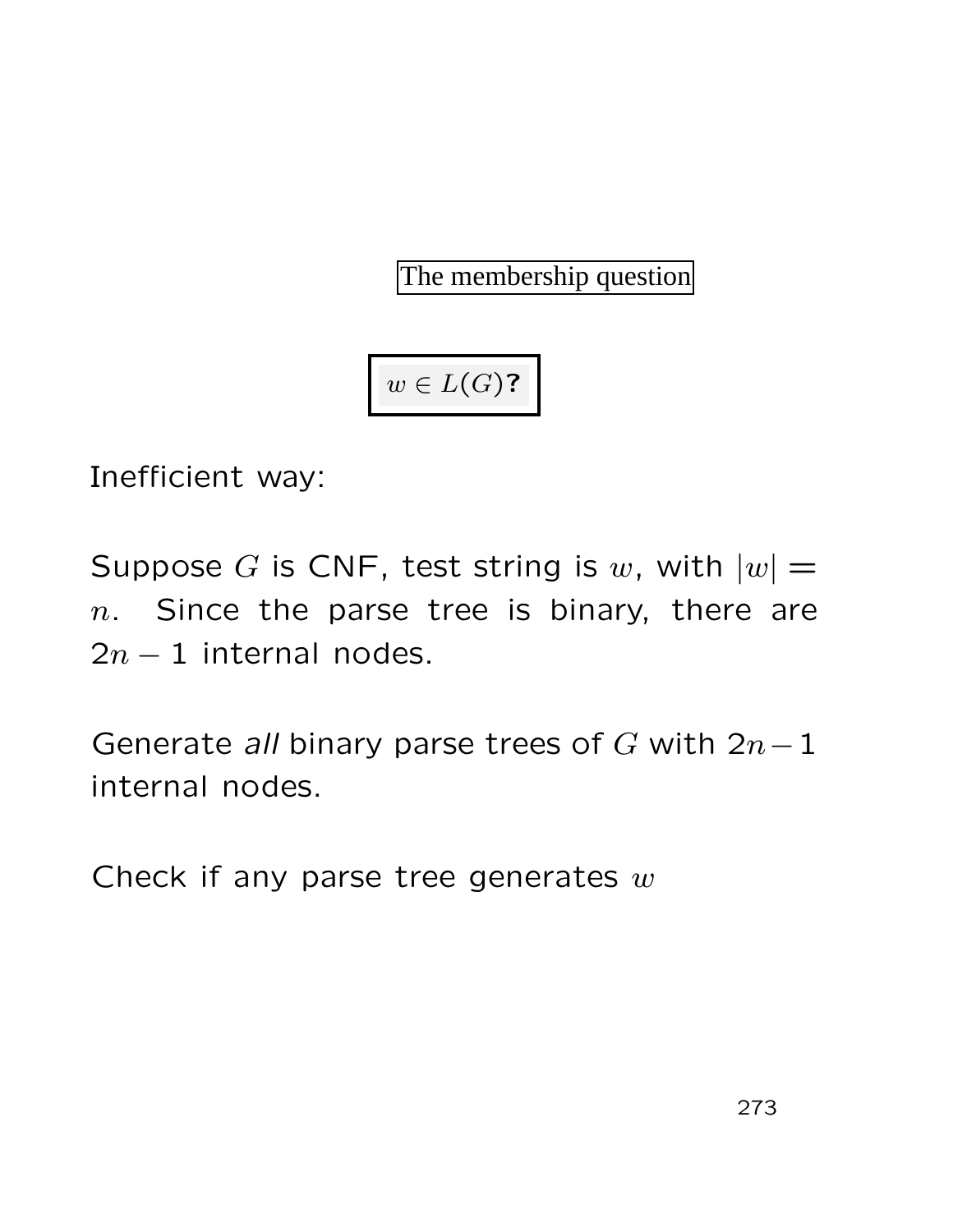CYK-algo for membership testing

The grammar  $G$  is fixed

Input is  $w = a_1 a_2 \cdots a_n$ 

We construct a triangular table, where  $X_{ij}$  contains all variables  $A$ , such that

$$
A \frac{d}{dx} a_i a_{i+1} \cdots a_j
$$
  
\n
$$
X_{15}
$$
  
\n
$$
X_{14} X_{25}
$$
  
\n
$$
X_{13} X_{24} X_{35}
$$
  
\n
$$
X_{12} X_{23} X_{34} X_{45}
$$
  
\n
$$
X_{11} X_{22} X_{33} X_{44} X_{55}
$$

 $a_1$   $a_2$   $a_3$   $a_4$   $a_5$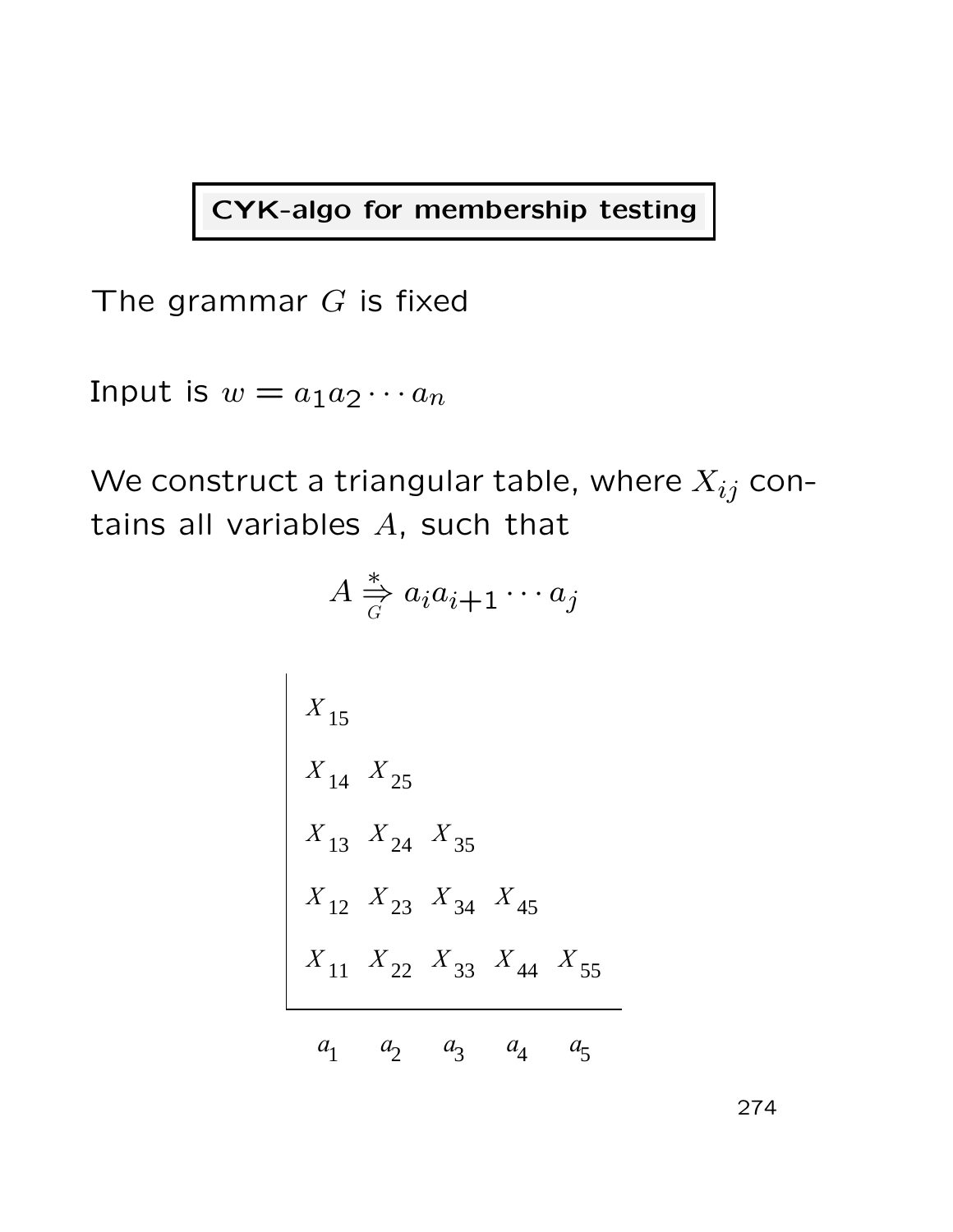To fill the table we work row-by-row, upwards

The first row is computed in the basis, the subsequent ones in the induction.

**Basis:**  $X_{ii} == \{A : A \rightarrow a_i \text{ is in } G\}$ 

### Induction:

We wish to compute  $X_{ij}$ , which is in row  $j - i + 1$ .

$$
A \in X_{ij}
$$
, if  
\n $A \stackrel{*}{\Rightarrow} a_i a_i + 1 \cdots a_j$ , if  
\nfor some  $k < j$ , and  $A \rightarrow BC$ , we have  
\n $B \stackrel{*}{\Rightarrow} a_i a_{i+1} \cdots a_k$ , and  $C \stackrel{*}{\Rightarrow} a_{k+1} a_{k+2} \cdots a_j$ , if  
\n $B \in X_{ik}$ , and  $C \in X_{(k+l)j}$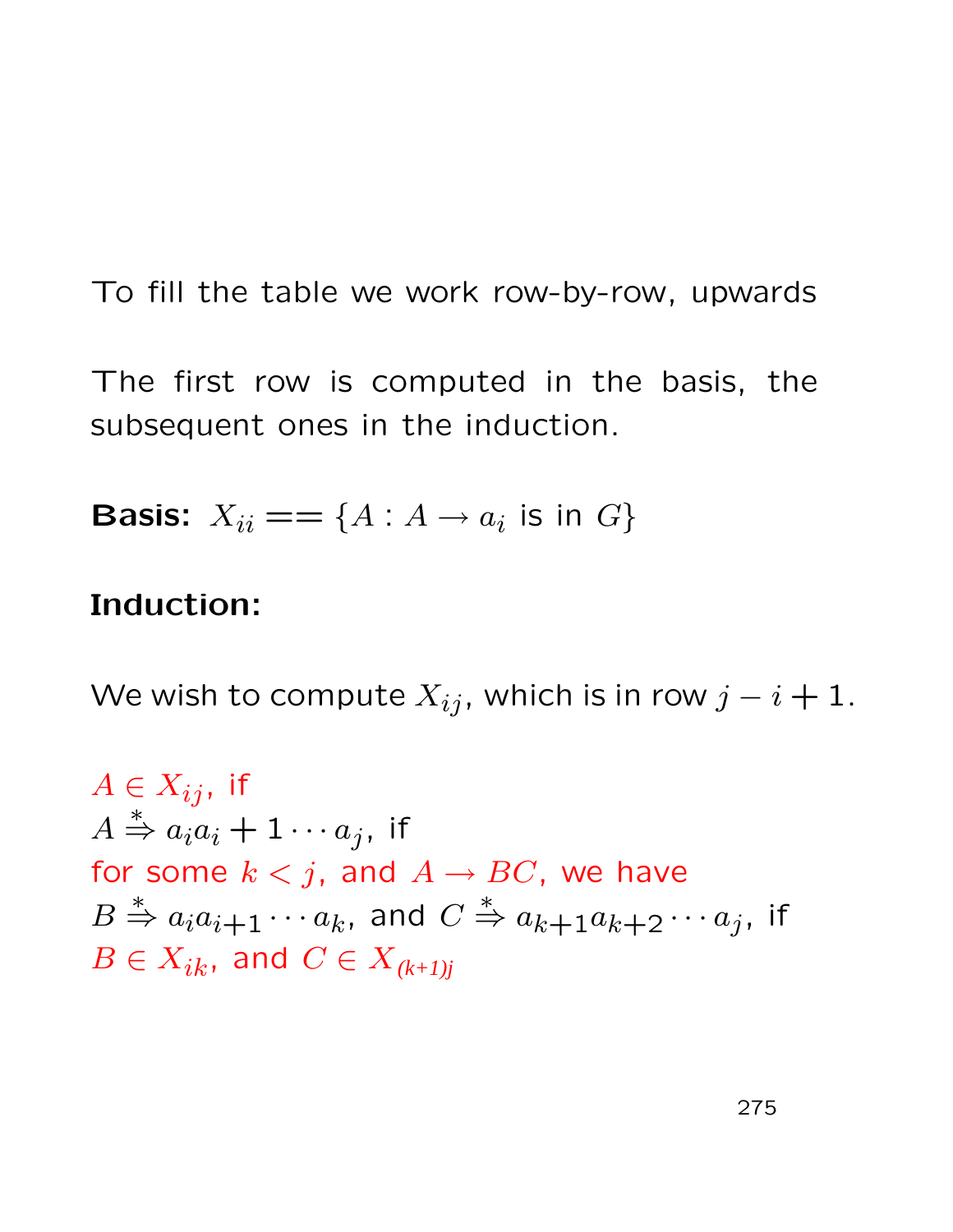## Example:

 $G$  has productions

$$
S \rightarrow AB|BC
$$
  
\n
$$
A \rightarrow BA|a
$$
  
\n
$$
B \rightarrow CC|b
$$
  
\n
$$
C \rightarrow AB|a
$$

$$
\{S, A, C\}
$$
\n- { $S, A, C\}$   
\n- { $B\}$  { $B\}$   
\n
$$
\{S, A\}
$$
 { $B\}$  { $S, C\}$  { $S, A\}$   
\n
$$
\{B\}
$$
 { $A, C\}$  { $A, C\}$  { $B\}$  { $A, C\}$   
\n $b \quad a \quad a \quad b \quad a$ 

276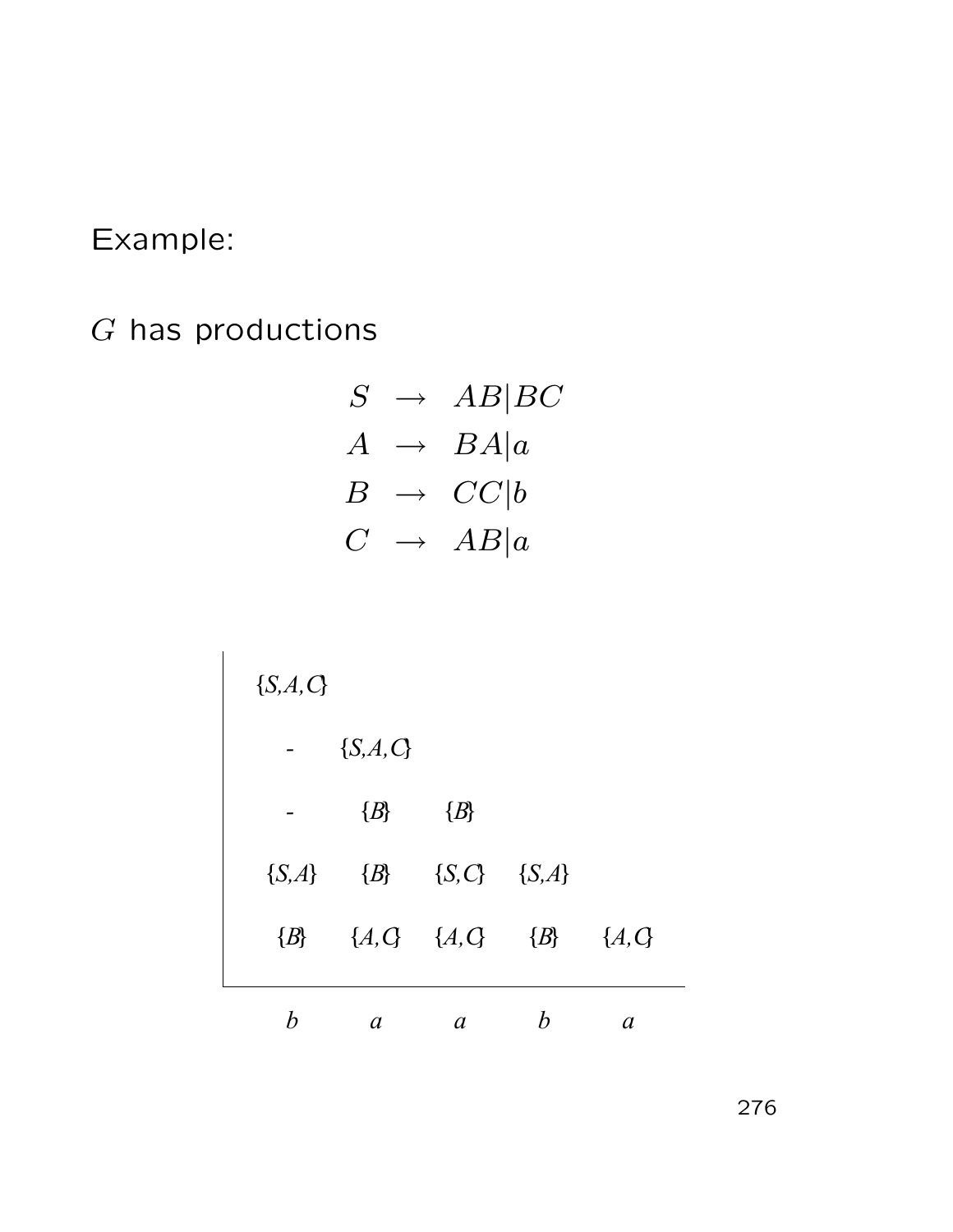To compute  $X_{ij}$  we need to compare at most  $n$  pairs of previously computed sets:

$$
(X_{ii}, X_{i+1,j}), (X_{i,i+1}, X_{i+2,j}), \ldots, (X_{i,j-1}, X_{jj})
$$

as suggested below



For  $w = a_1 \cdots a_n$ , there are  $O(n^2)$  entries  $X_{ij}$ to compute.

For each  $X_{ij}$  we need to compare at most  $n$ pairs  $(X_{ik}, X_{k+1,j}).$ 

Total work is  $O(n^3)$ .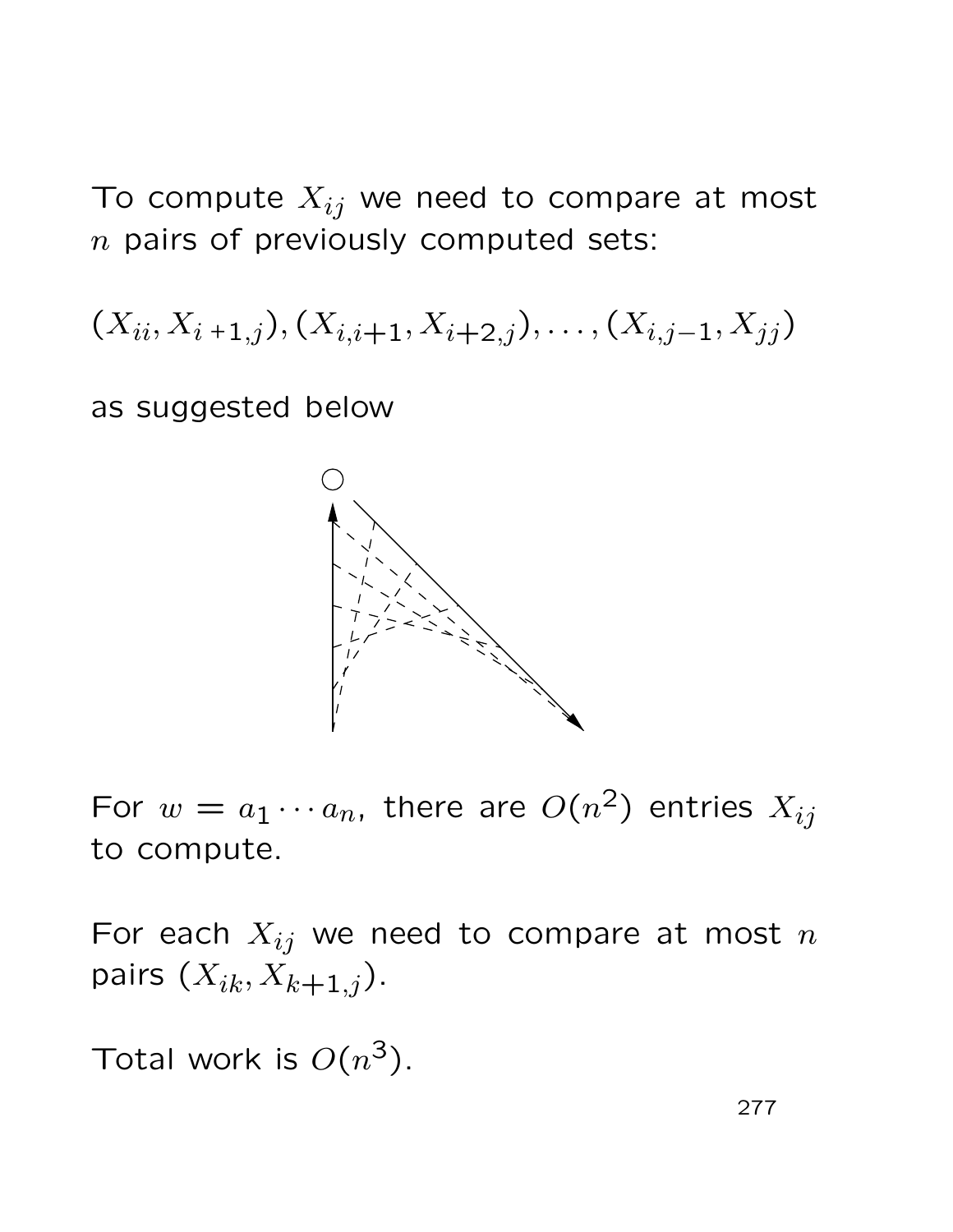### Preview of undecidable CFL problems

- The following are undecidable:
	- 1. Is a given CFG  $G$  ambiguous?
	- 2. Is a given CFL inherently ambiguous?
	- 3. Is the intersection of two CFL's empty?
	- 4. Are two CFL's the same?
	- 5. Is a given CFL universal (equal to  $\Sigma^*$ )?